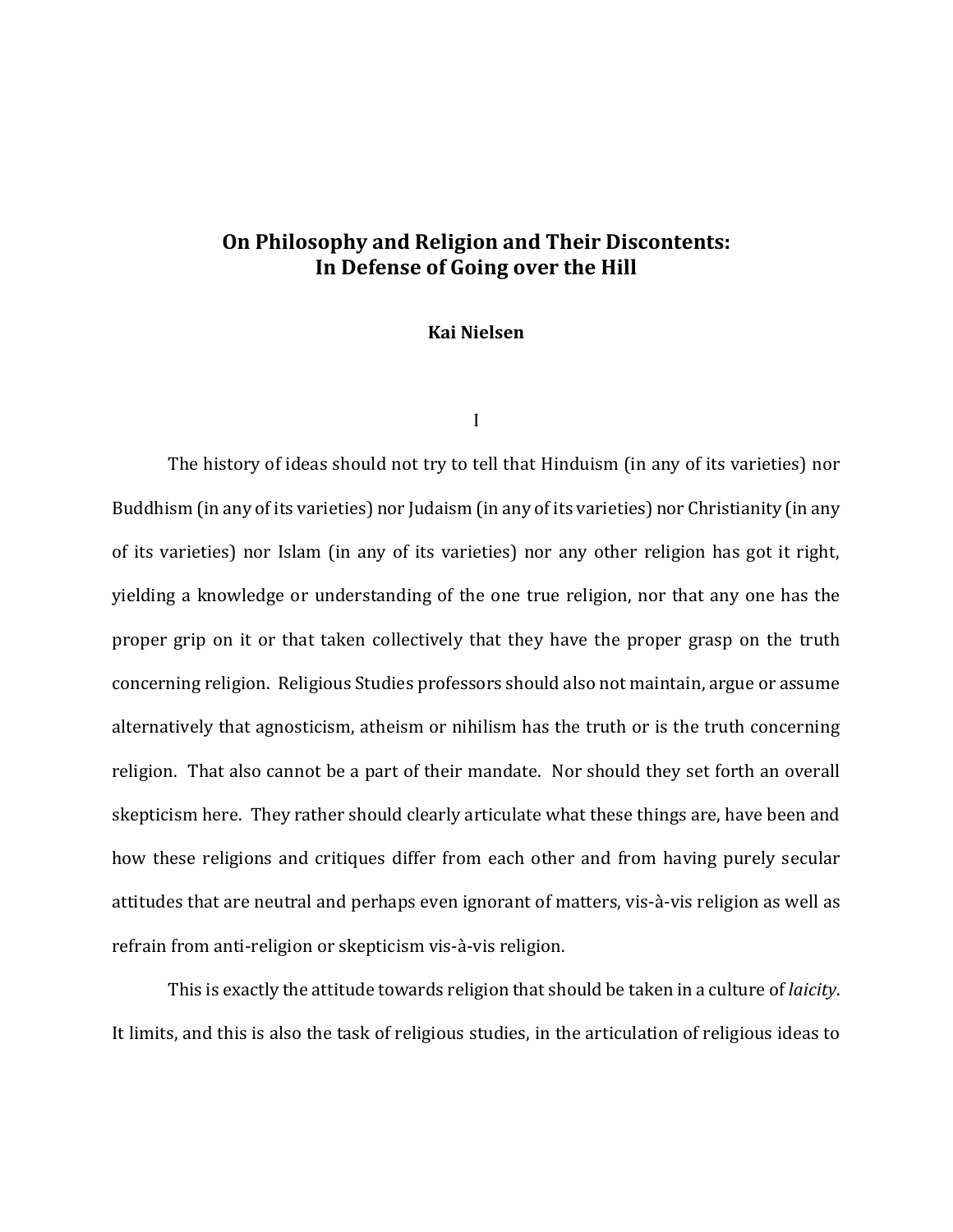making as clear an articulation as can be articulated of these matters. (I say and think a similar thing about the history of philosophy.)

This differs from critiques and assessments of religion or religions and from critiques of philosophy. We should distinguish this actively from distinctions between religion or philosophy and claims that these enterprises themselves are false or purely or even principally ideological. It is these methodological distinctions that just go with doing the history of religion or philosophy. This is stipulatively methodological but not something arbitrary as it sets out what it is to do the history of the subject.

There is no legitimate possibility of taking or making a theological or religious point in doing religious studies. There is, that is, no way of legitimately making in religious studies a religious claim or, for that matter, an anti-religious claim or a critical religious claim. A religious studies program, and rightly, *methodologically* shackles such matters. We can only, from that perspective, describe or interpret or explain what religion is, if indeed it has a core, or, if coreless, what religions are. Perhaps religion has only a coreless bunch of mere family resemblances. We cannot argue *in religious studies* for the legitimacy or for the illegitimacy of a religious point of view or of religion more generally. We cannot, Freud-like, Veblen-like or Marx-like, make an anti-religious claim. But we cannot argue that such claims are illegitimate either.

A religious studies department could be linked with it a department of theology or divinity, but we then would have two separate but related disciplines linked as the sometimes departments of philosophy and religion are linked or departments of anthropology and archaeology are linked. That is mostly a matter of *administrative*  convenience with the linked departments still having different functions, tasks, mandates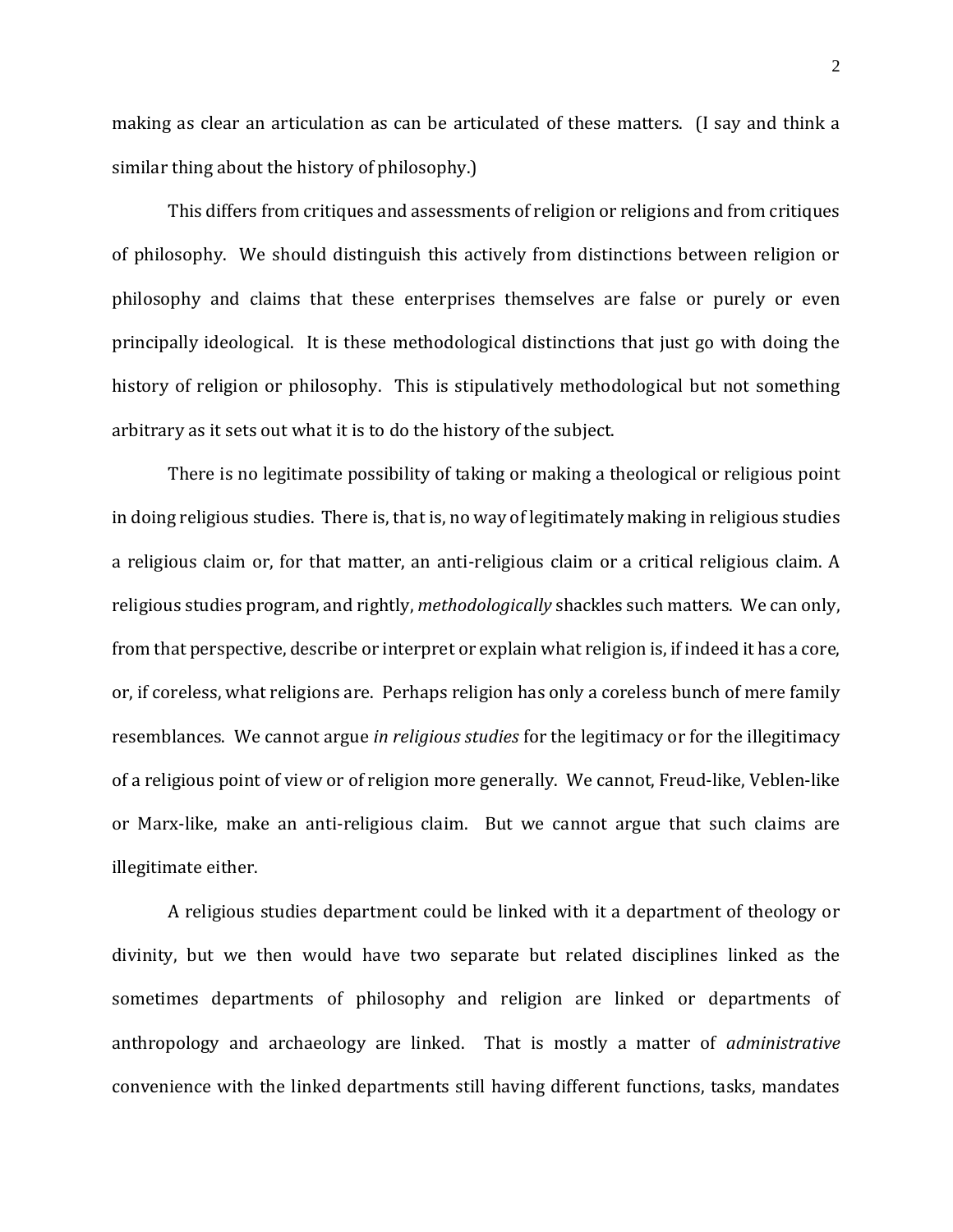and rationales. It is the task of religious studies to describe, interpret and explain, but not to defend or proscribe or critique, certain religious beliefs or religion, though admittedly it is often difficult to keep these matters separate. But it must always be aimed at. Religious studies is not doctrinal or, if you will, ideological as is a department or school of theology or divinity.

While a religious studies student, in administratively linked departments or not, could take a course in a theology department and vice versa along with theology students and theology students could take religious studies courses, it could not be legitimately required of religious studies students. These are *disciplinarily* different departments with different tasks and it violates the key neutrality of a religious studies program to make such a theology course a requirement. I don't know if this is always honored but it should be.

Nicholas Wolterstorff, an eminent Calvinist philosopher and theologian, understandably, though mistakenly, is unhappy with such a state of affairs. He wants students to get the unique truth of God without in effect being enculturated by our dreaded moral relativist modernist culture with its multiculturalism (Wolterstorff 1996). What Wolterstorff believes we need, indeed very much need, is what he calls *standard theism* as instantiated, exemplified and articulated by Calvinism, but not exclusively so. He rightly sees that the use of religious studies has a political and cultural cause in our largely secular liberal modernist culture. It doesn't want, he doesn't want and I don't want students to grow up as religiously ignorant pagans, as in that way untutored, but religious studies doesn't want and I do not want to indoctrinate them in any particular religious orientation that would violate liberal values with its famed neutrality over such matters. Religious studies as it has come to exist in colleges and universities and in similar forms in more elementary schools is the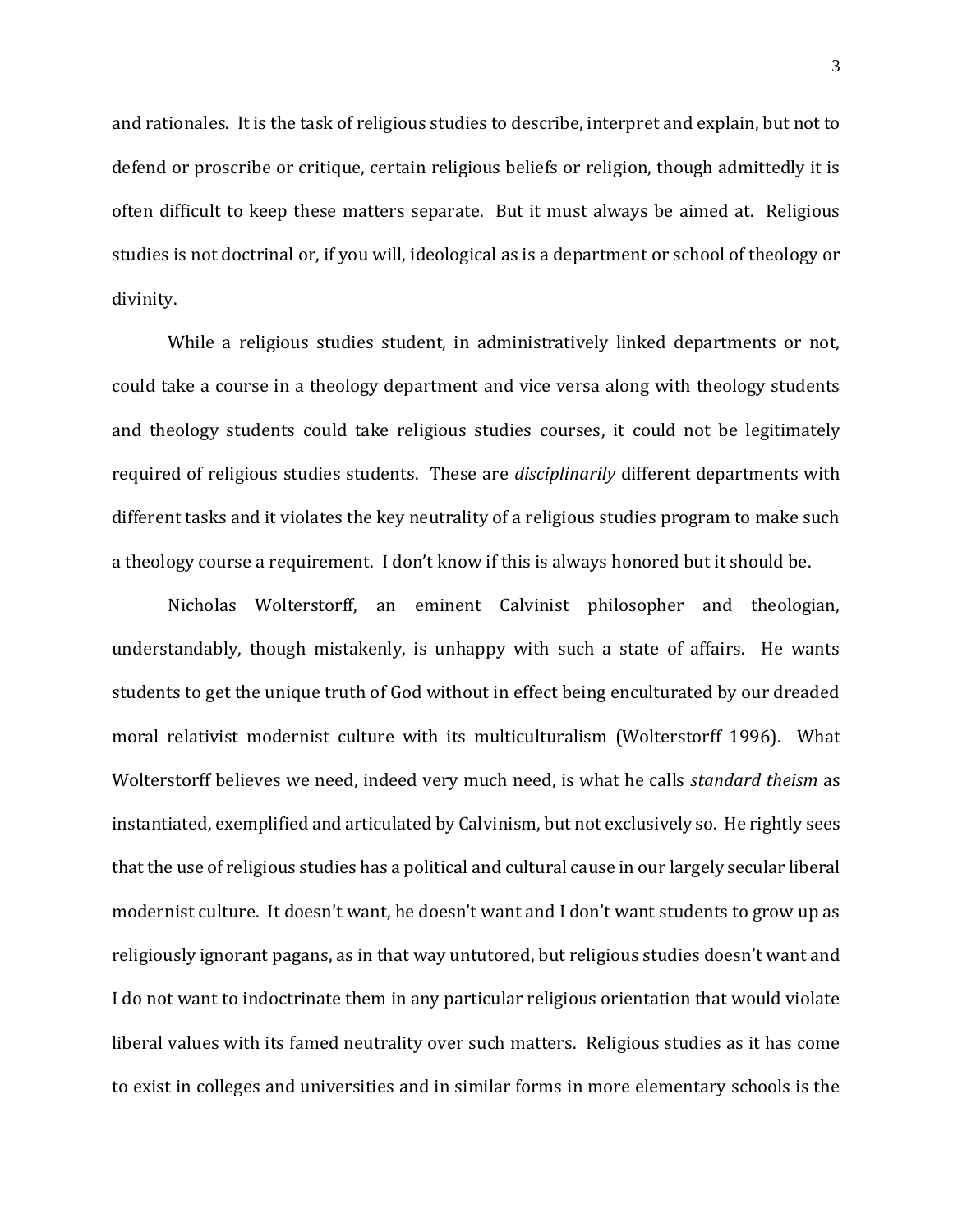answer where our public academies must be neutral among the competing religions and anti-religions while still teaching about them. Its task and mandate is to teach people *about*  religion without the espousal of any particular religion or religion period or for that matter being anti-religious or arguing for a secular order. That would violate liberalism's vaunted neutrality.

Wolterstorff is exercised by this. But for many reasons and he is mistaken in his very structuring of it. First, for the very structuring of it. It would be a bad thing if there were as long as religions last no theology schools. No Christian divinity schools, no Yeshivas or Madras that stick to their espousal of religion espousing what they regard as a transcendent truth. Political indoctrination is another thing. But it is not just for a protection of classical liberalism that we need in special university departments, departments that do not *espouse*  religion but simply teaches *about* it so that we will have a good understanding of different religions as well as the one, if any, we enculturated into. We should as well have an understanding of what atheism and agnosticism is and of the vast difference between religions, particularly that of the religions of salvation (Judaism, Christianity and Islam) and religions of inner enlightenment (Hinduism, Buddhism, Taoism and Confucianism). And this is best taught in the way the religious studies departments are at least supposed to teach about religion. Rational and reasonable people need to know about what they are espousing before they espouse it and need to know about the different paths that could be taken religiously and for this to be done fairly and objectively it must be done in the neutral way that is the mandate of religious studies departments. They need also to know about ecumenism, agnosticism and atheism.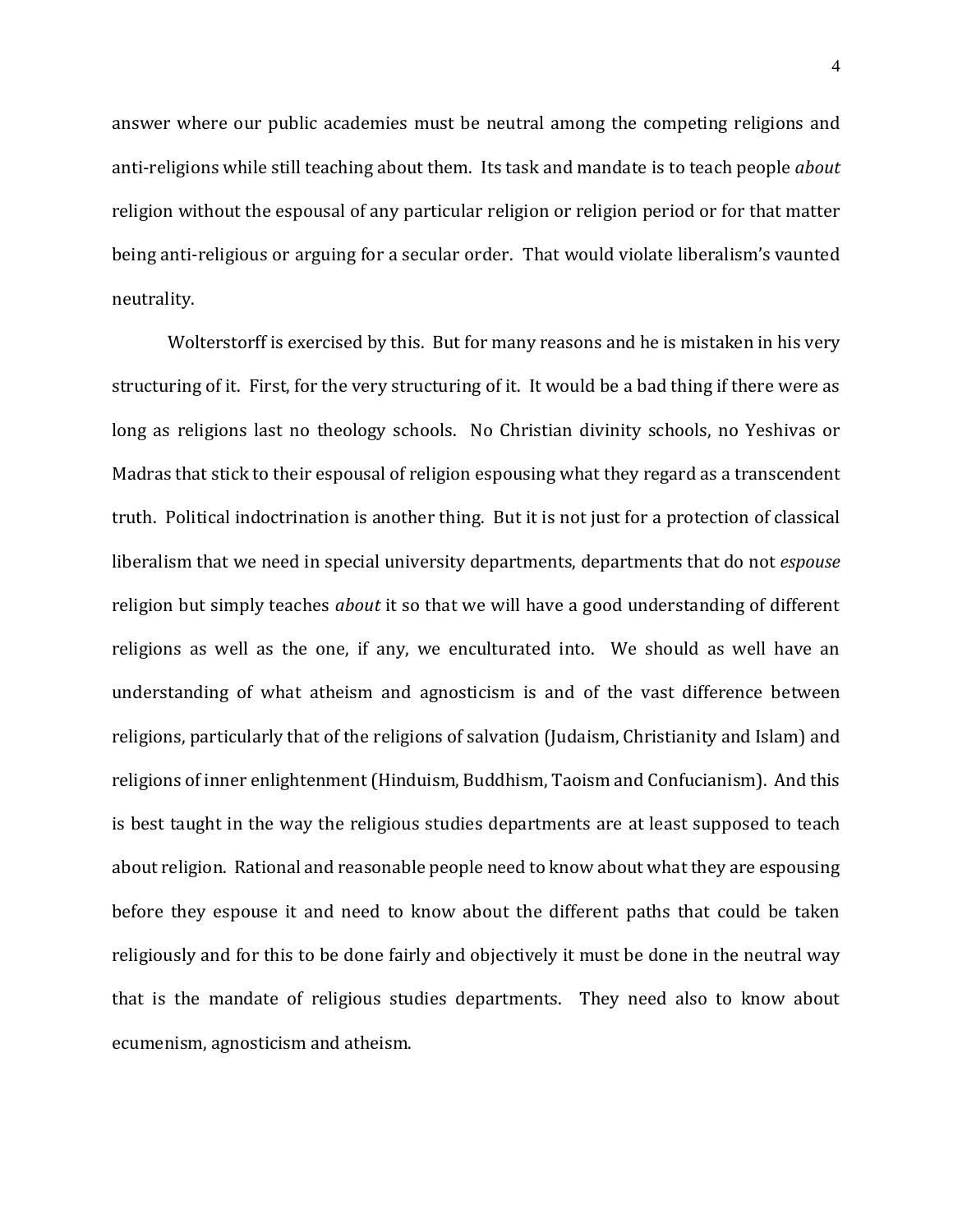For us secularists it is also a good idea to understand what it is that we set aside. To not have that is to lack an important part of our cultural understanding and heritage. Moreover, for theology departments to best protect themselves from unwitting making ideological propaganda they would need the functional assistance of religious studies departments where neutrality and impartiality is or should be the rule. We must never forget that ethnocentrism for us all is as common as apple pie is in the United States or sugar pie is in Quebec. We also need to know that religion, all religion, in our modernizing cultures is widely thought to be ideological and inescapably so. We need to understand about that and to understand the extent of its cogency or lack of cogency.

I shall now turn to a mistake, a strange mistake, which Wolterstorff makes concerning religious studies. He ties it up with issues of classically modern philosophical foundationalism and interpretation-universalism and "unabashedly ungrounded perspectival particularism" post Locke and post Kant. But this philosophical turbulence, however it plays out, has nothing to do with the issue about the status and nature of religious studies. It's a matter of what an objective and impartial study about what religion comes to: what such a factual study of the content of these various religions would come to and, secondarily, about what the political motivation would have been for the emergence of religious studies departments. Religious studies certainly would not fly in Saudi Arabia, Yemen or Afghanistan. But it does in the United States, the Netherlands and in Sweden. And it does not entail or structure the closing down of Fordham, the University of Notre Dame, Calvin College, St. Ambrose College or Augustana College.

What the very idea of religious studies consists in needs a sociological study. Perhaps we should start with what can be reasonably done as to start with what is likely to be some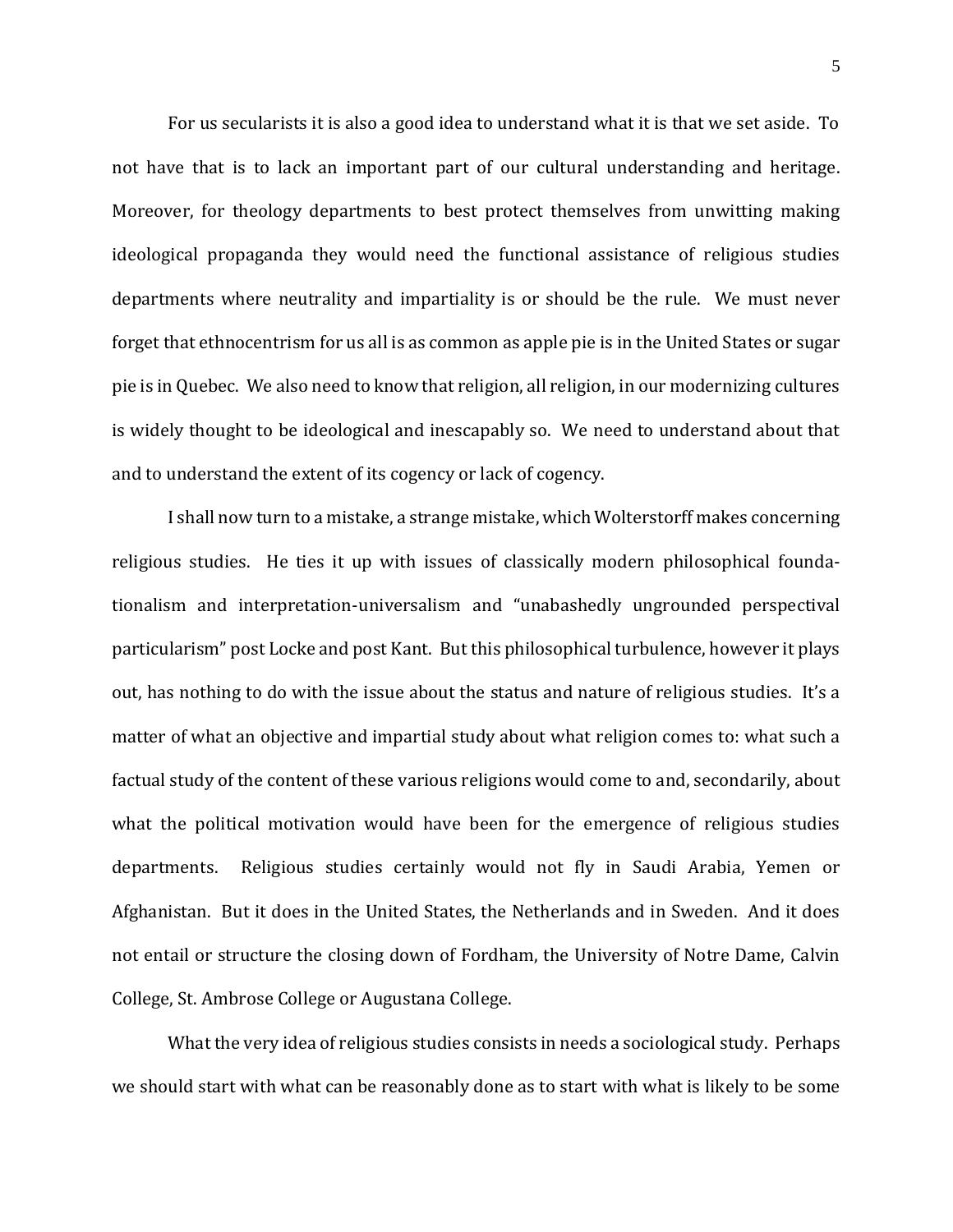model cases, Harvard and Berkeley, for example, and then extent our study to quite different universities and colleges. I would expect there would be some significant differences. Wolterstorff and I agree on what the very idea and ideal of religious studies is, except that he thinks that it is a bad thing while I think it is generally a good thing if it actually carries out its mandate. What such departments are actually generally like I do not know. I do not know if they stick to their mandates. That would take a sociological study of religious studies departments and we should have one. I do not know if one exists. My *guess* is that the ideal is seldom realized but I don't know that. Perhaps I am being too cynical and *parti pris* here. But it is indeed realizable if not realized.

#### II

It is important, I believe, to distinguish between the more fundamentalist varieties of religion and the more non-fundamentalist ones of various ones, and between the religious studies departments at Harvard and Yale and at Calvin College and Notre Dame. I believe, though perhaps I am being *parti pris* here, it is important as well to make moral critiques particularly of the *many* fundamentalist religions and fundamentalist-orientated religions, particularly ones, strange as they are to us, hat are nasty affairs while the non-fundamentalist ones and many fundamentalist ones are not so or at least much less so. The Amish are radically different in this respect from Wahabist ones. They are both primitive but in very different ways. It would be in the purview of the history of religious ideas to examine if there is enough in common between the various extant religious orientations so that we could coherently and truthfully claim that all of them have a common core or kernel such that living and reasoning in accordance with them constitutes no danger at all. Something that in old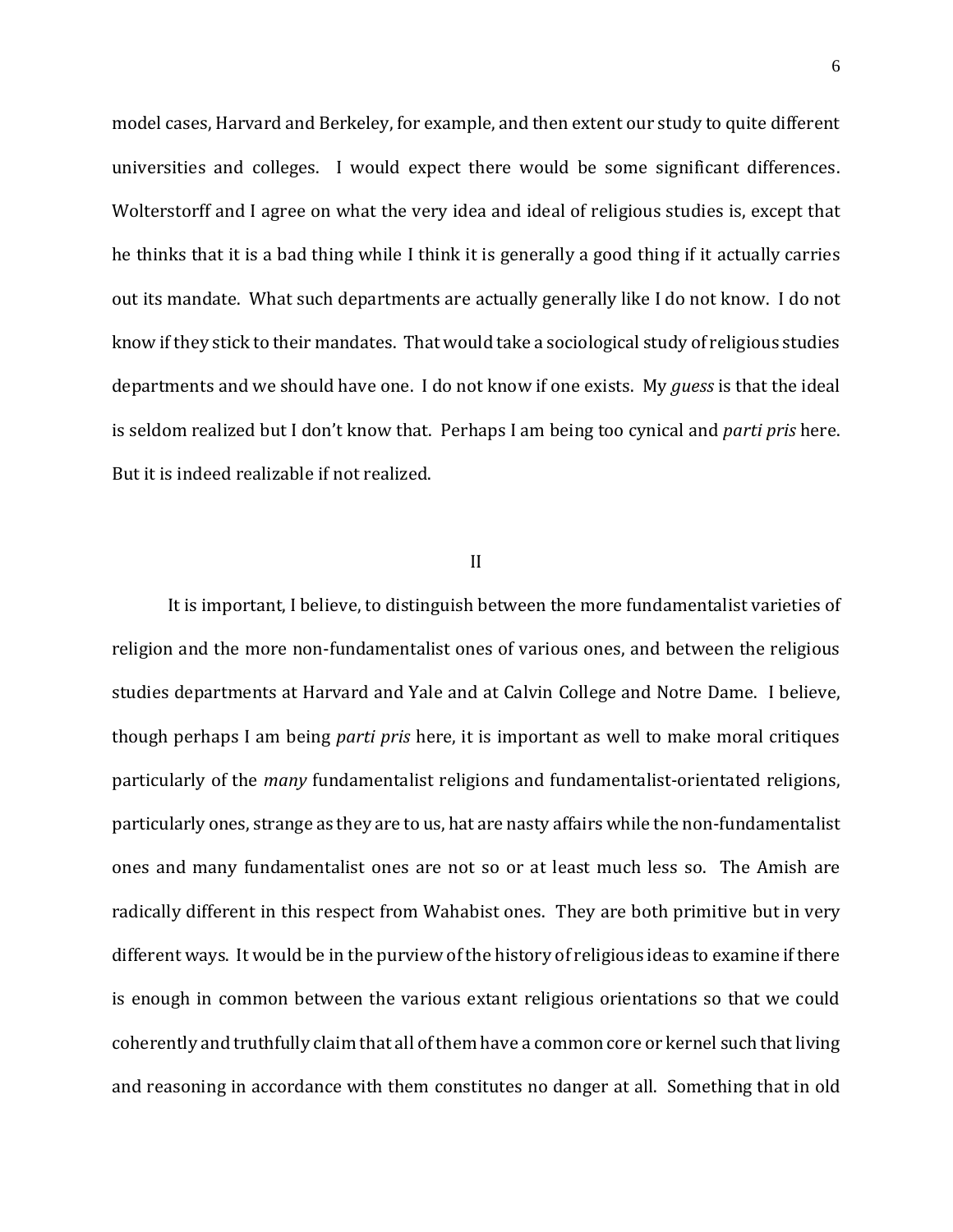fashioned terms was called, and as Alasdair MacIntyre turned Thomist still actually does call, the essence of religion. And, if there is, to go on to say whether that would be sufficient to significantly call attention to it. When we consider the differences between Theravada Buddhism, Sufism, Roman Catholicism and Evangelical Protestantism, it will be apparent that what it wants as their shared essence is very thin—if indeed there is any common core at all. Is there even a common core between dangerous fundamentalisms and benign ones? The Mennonites are not dangerous but the Wahhabis, Fundamentalist Jews and *some*  Evangelical Protestant sects are. What is the common core between all religions, if any?

But, if claiming there is any common core across the board it involves making a value judgment that it is significant. A judgment, whether it is either reasonable or not, to do that would involve stepping outside the mandate of religious studies and its mandated neutrality. To make such normative claims is neither justifiable nor not justifiable *by religious studies*. I do not say it is not justifiable period, *tout court.* But it is simply not the mandate or the purview of religious studies. Religious studies doesn't try to ask such questions or make such judgments. Religious studies, where it is following its mandate, is neutral here. Its task, its vocation, is to describe, interpret and explain what can truly or warrantedly be empirically believed about religion. It will charact4rize its beliefs, dogmas and rites. It will not comment on their truth, value or credence. That is not its task.

It is not in religious studies' mandate to rank religions or to judge favorably or unfavorably religious beliefs, orientations or attitudes. Wolterstorff is right that even if Karl Barth (or, I would add, Søren Kierkegaard or Reinhold Niebuhr) were alive and kicking, they need not apply for a job in religious studies departments. I am, of course, not saying *here*  that religion is not reasonable, possible or desirable. I have spent a good portion of my life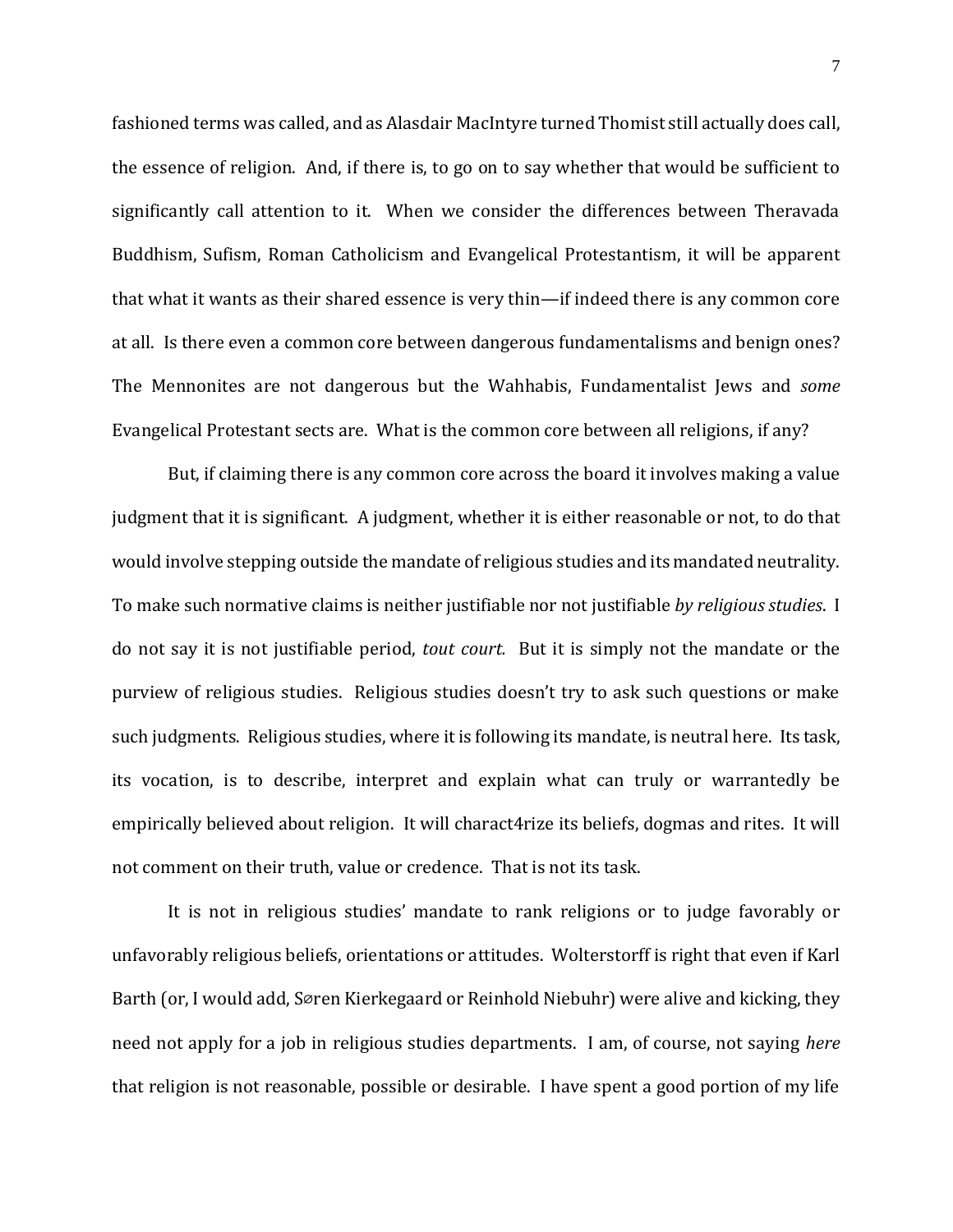in doing that. But what I have done there is not in the province of religious studies. But there is cultural space for doing so. And we certainly do not want to blank out Kierkegaard, Niebuhr or Barth from our cultural life but they do not belong in religious studies departments, nor does Plantinga or Wolterstorff or Marx, Freud, Veblen or me.

There is a response that has sometimes gone against the methodological orientation that I am setting out for religious studies. It is made by Wolterstorff. He says of the methodological moves like those that I have just articulated arbitrarily treat religion by excluding all defenses of religion. But this is not so. But I exclude it from *religious studies* by *methodological* fiat. However, like Feuerbach, Marx, Freud, Nietzsche and Bakunin, I am all for the critique of religion as well as its defensive religious responses, though not for anyone here to be shouted down or excluded. It is a crucial part of our culture as is as well religious counter defenses. I say this while freely admitting that, like Rorty, I am bored by it. There are more exciting ways to spend one's intellectual life. I regret having done so. I thought like Marx and Feuerbach that with the humanly critical critique that goes with modernity and wealth religion would be withering away. Think of Scandinavia. Religion is indeed an ideology, or so I believe, but in many places, though not all, it is not dangerous. Pope Francis is even making Roman Catholicism less harmful. With Modernism, wealth and *if* democracy finally becomes something of a reality, religion in time may become something of a nonwistful historical memory.

Moreover, we need a critique by religious people themselves of certain aspects of religion. That is so, for an example, of a culturally normative comparing and contrasting of Roman Catholic theology with Calvinist theology, between types of Judaism, types of Islam, and types of Christianity, between various forms of Buddhism and between various forms of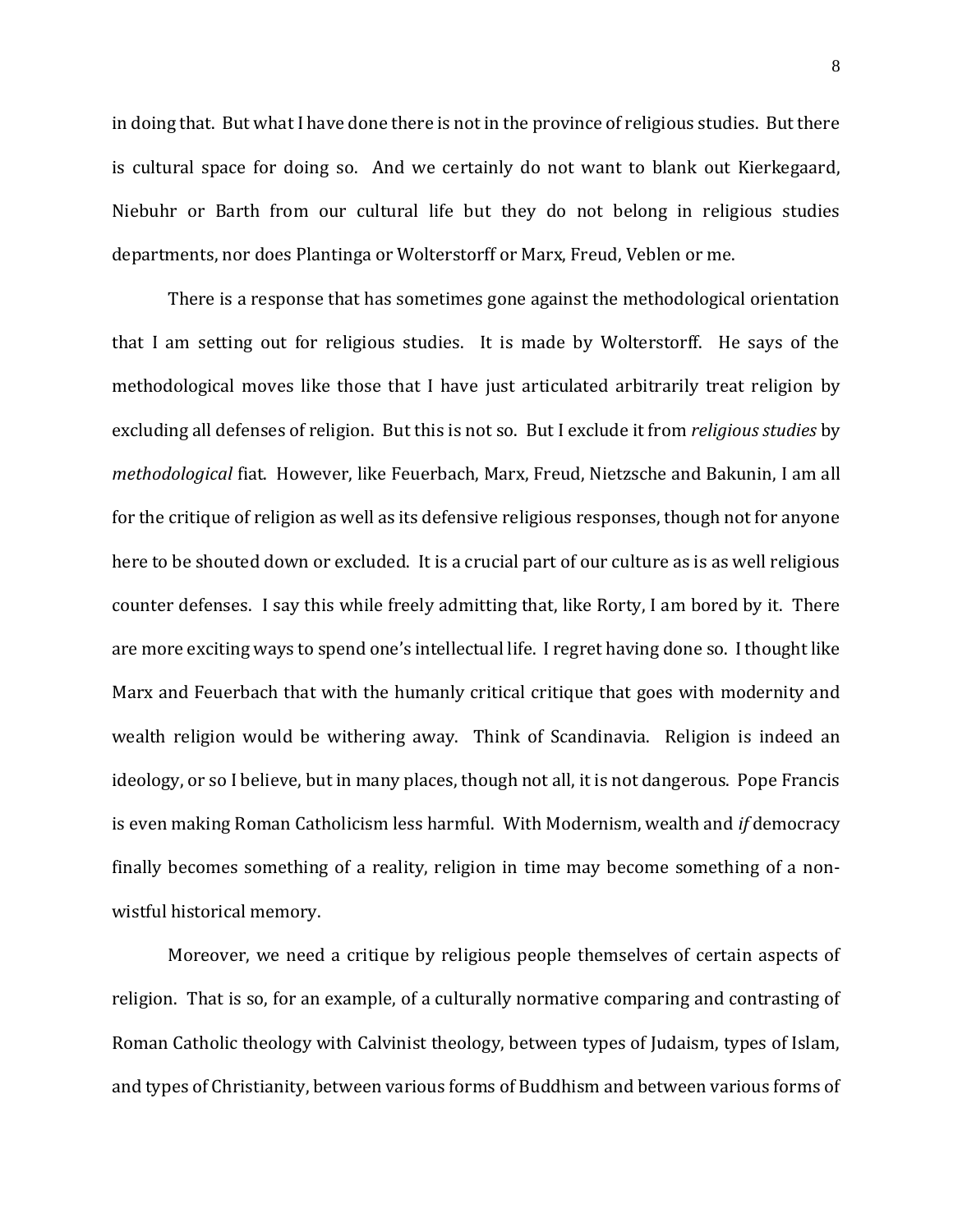Hinduism and between these religions. Suppose someone is caught between being a Jew or a Christian. There are things that could push a person either way. Judaism doesn't have the difficulty of the Trinity and makes useful work of relaxed predication, but Judaism is heavy with ritual and has the notion of a chosen people. But we should avoid letting such activities, such comparisons, between faiths engender animosities, to say nothing of religious hatreds, between rival faiths. We should be good multiculturalists here as elsewhere. Just as there should be *laicity* in our public affairs. This is very difficult where these various adherents go around claiming they have the one and only truth faith. This is particularly troublesome for 'true believers' who also want religion to be ecumenical. Think of poor, well-meaning Pope Francis. For such people it is like being on the tightrope of both believing in and not believing in being ecumenical at the same time. Well, didn't Kierkegaard, deeply Christianly religious that he was, say that faith, indeed the Christian faith, required the crucifixion of the intellect?

However, religious studies, while not denying the importance of these matters, again by methodological fiat, cannot take sides here. In this way religious studies departments are very different form political studies departments. Political studies departments, of course, also describe, interpret and explain political phenomena and politically relevant phenomena, but it also assesses political policies and governments. A political theorist might well claim and argue that Israel's stance toward Iran and the approach of the United States to Iran is for Israel and the United States as well as for others unwittingly self-destructive as well as stupid. Someone with an understanding of *realpolitik* would never take the present (2015) Israeli stance. They might even argue that it is better that both Israel and Iran have nuclear weapons than only one of them have it and at the same time argue that it would be still better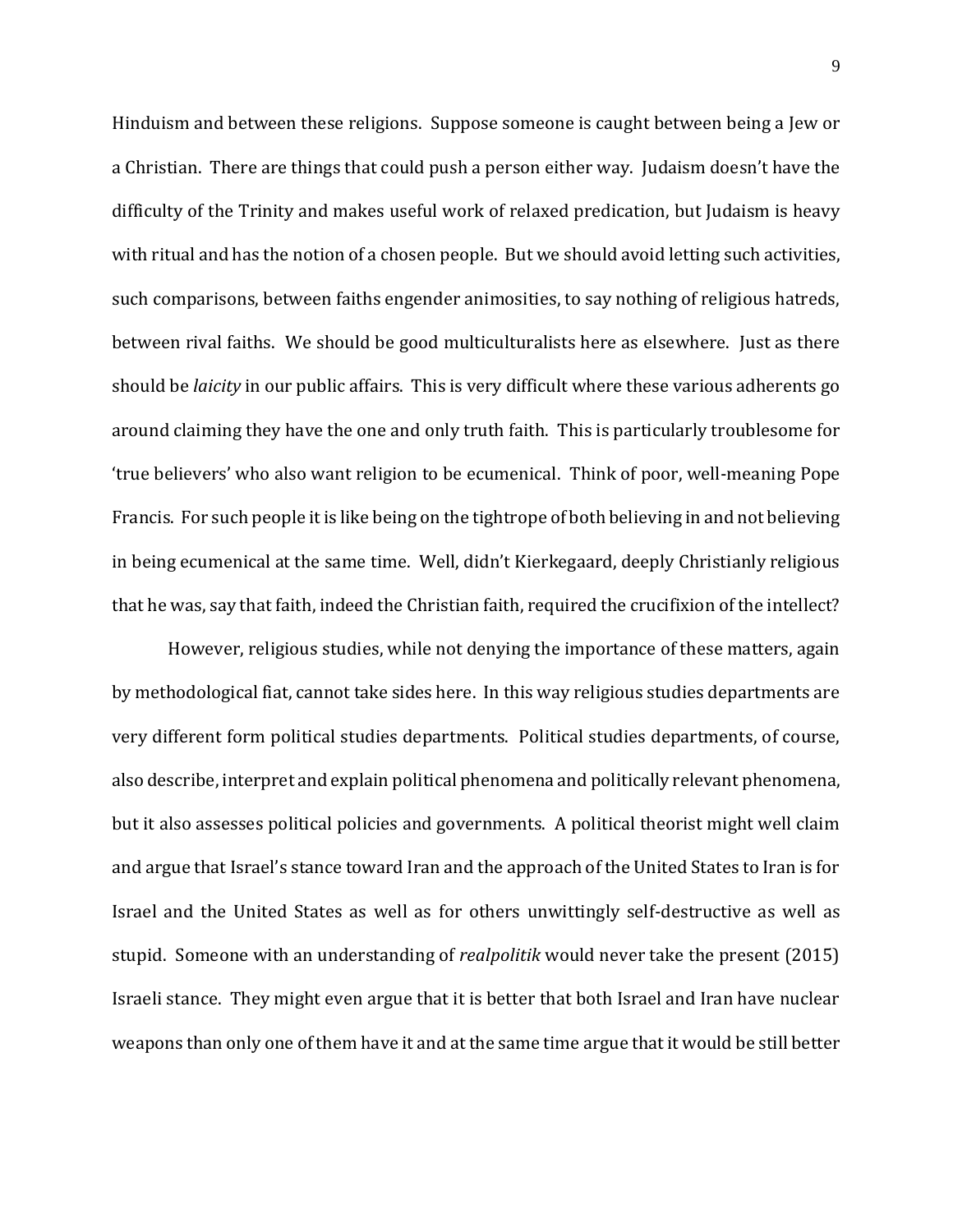for the world to be utterly free of them. All of this is normative as can be, but remains within the mandate of political studies. Nothing like this obtains for religious studies.

Why shouldn't religious studies similarly extend its mandate? It is important to remember that in academia there are distinct departments of theology, divinity and philosophy that engage in matters that could not be just a matter of description, interpretation and empirical explanation but make claims among other things vis-à-vis religion concerning what is better or worse. That is normative claims. There should be space in our cultural universe about asking the question whether it is better to be a Calvinist than a Unitarian, a Jew rather than a Christian or a Moslem. This religious studies *qua* religious studies is something it cannot ask or answer. But this does not mean that they are questions that cannot or should not be asked, though we must be aware of the danger of being *parti pris* here.And for those who ask it, it is far better that they should have the accurate accounts of those religions. Something that religious studies can provide. But it is crucial to recognize that it cannot legitimately be asked within religious studies.

This is the kind of neutrality that religious studies should maintain and with good rational and reasonable reasons. This does not mean that religious studies must or should be manned by people who do not care about these matters, though it may. But they very well may very much care about them. They may be practitioners, and devoted ones, of one or another of these faiths. Indeed they may be very devotedly so. Or they may be committed secularists or just people with certain historical curiosities. They may be any of these things without being *parti pris.* But, if they are reasonably clearheaded and understand what they are about, they will not take this to be within the mandate of religious studies, though religious studies can supply raw materials that would be helpful in the different task of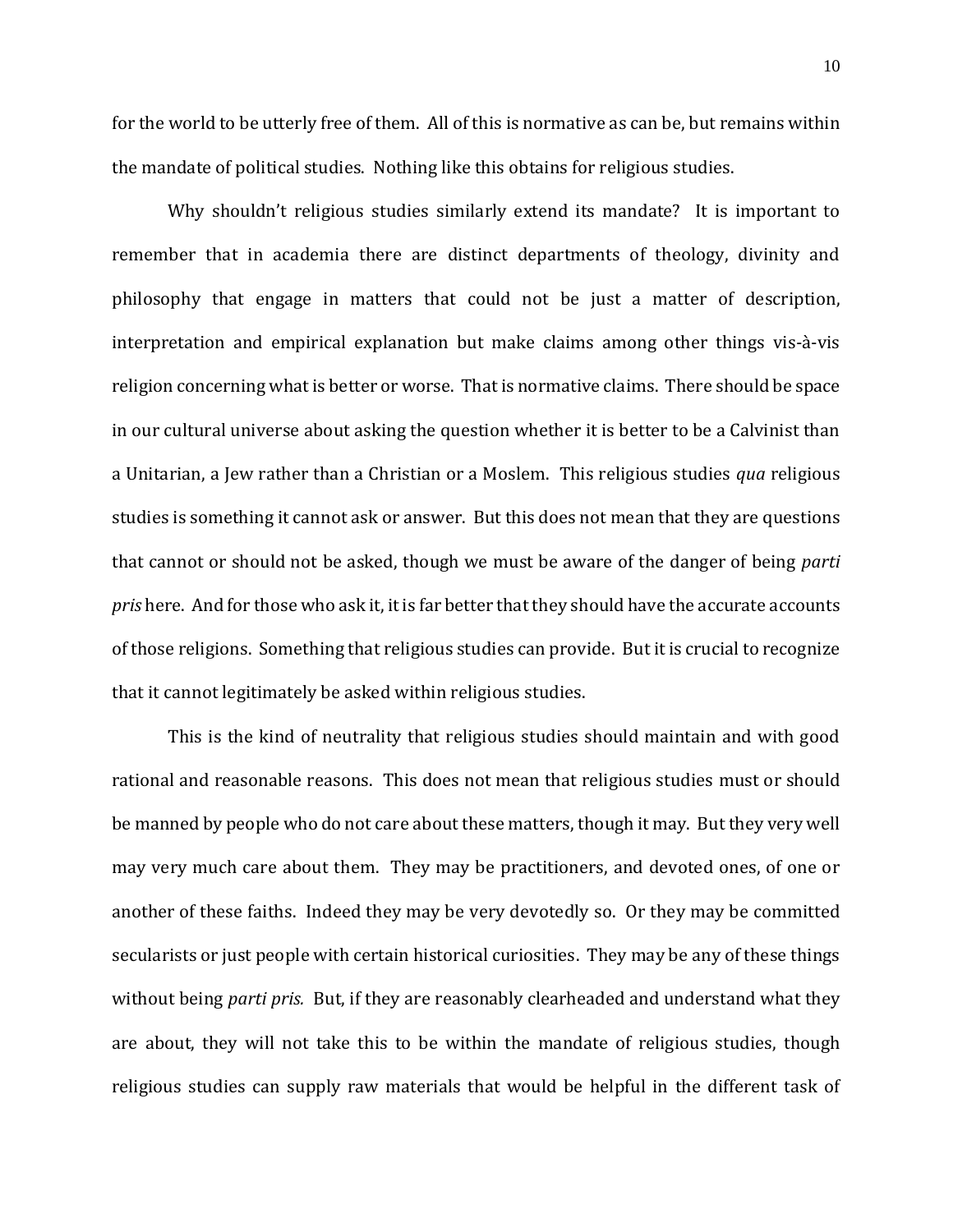making such assessments in a way that is not be religiously blind or we will not treat such beliefs as windowless monads. And in so reasoning they may very well welcome theology departments and divinity departments while recognizing the importance of keeping them distinct from religious studies. And crucially not let them rule the roost when it comes to religious studies. It is crucial that they respect each other's distinct roles but they must not blend them.

This is how in theory religious studies should go. Whether it always goes this way in practice or always can as a matter of fact go this way are different matters. But if it were not generally the case, religious studies would be badly damaged as a study of the history of religions.

To stipulate *au contraire* that the history of religion is to be done from a Thomistic point of view or a Calvinist point of view or an Islamic point of view or a Taoist point of view or a Judaic point of view would undermine the very idea of religious studies. If that is what you want—'the one true religion'—go to a seminary or a Yeshiva or a Madras but that would hardly count as giving us a genuinely historical account

#### III

Yet we can understand and perhaps even resonate with Einstein's remark that there is a distinctly *non-scientistic,* naturalistic, Spinozaistic sense in which Einstein was devoutly religious. Even more so, though differently, than was Wittgenstein. Remember Wittgenstein's remark, "Though I am not a religious man I cannot but keep thinking in a religious way." That is quite different for and from the robust and even jocular atheism of Tariq Ali and Peter Gowan. In Wittgenstein's remark, when we reflect on his life and work,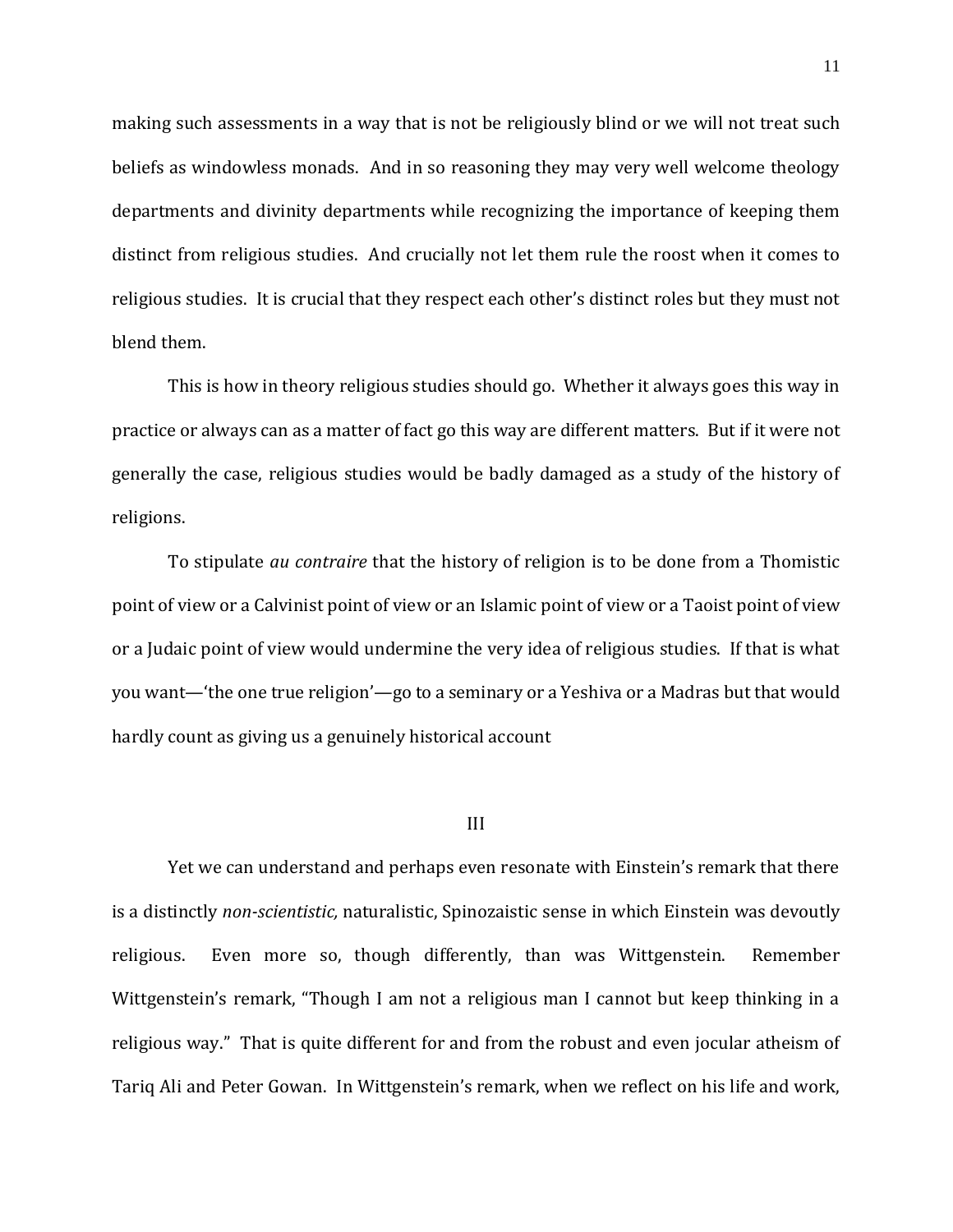we have something that cuts very deep religiously. It was clear that Wittgenstein was entangled in a religious attitude. Wittgenstein rightly and perceptively recognized and acknowledged that.

Such Wittgensteinian attitudes are often taken to be conceptually abhorrent in circles Ronald Dworkin moves in. I could have expected that from such metaphysically religious stances as those of Mortimer Adler, Charles Hartshorne, Jacques Maritain or Etienne Gibson, but not from Ronald Dworkin. But he goes full force, full Monty, in such a metaphysical manner as does Alasdair MacIntyre in his later work. However, with me is it the pot calling the kettle black? Perhaps it is old age setting in for Dworkin, MacIntyre and me. A Whig in youth, a Tory in old age. That is perhaps what we can expect from the aged. Think of the disasters of Hölderin and Wordsworth's writings when they became aged. But that was not true of Bertrand Russell or John Dewey as they came to old age. They never became softheaded or muddled. I can only hope that I am not or will not become that while I am still writing.

Be that as it may, Dworkin, I shall contend. Is wrong about religion and for my purposes even more importantly wrong about philosophy as well (Dworkin 2013a; 2013b). I shall try to establish both. If I am on the mark or even near to it, we do not have with Dworkin something well taken concerning religion. Dworkin is quite clearly an important political philosopher and legal theorist. But he fails in his attempt to show us how we can take a religious turn without a belief in God and how we can engage in relevant intellectual activity in the way he articulates and that we should not be anti-philosophical and rejectionist, as Jacques Lacan was, about the ancient philosophical quest for wisdom and the right way of living our lives and about how society should be ordered. For all his analytical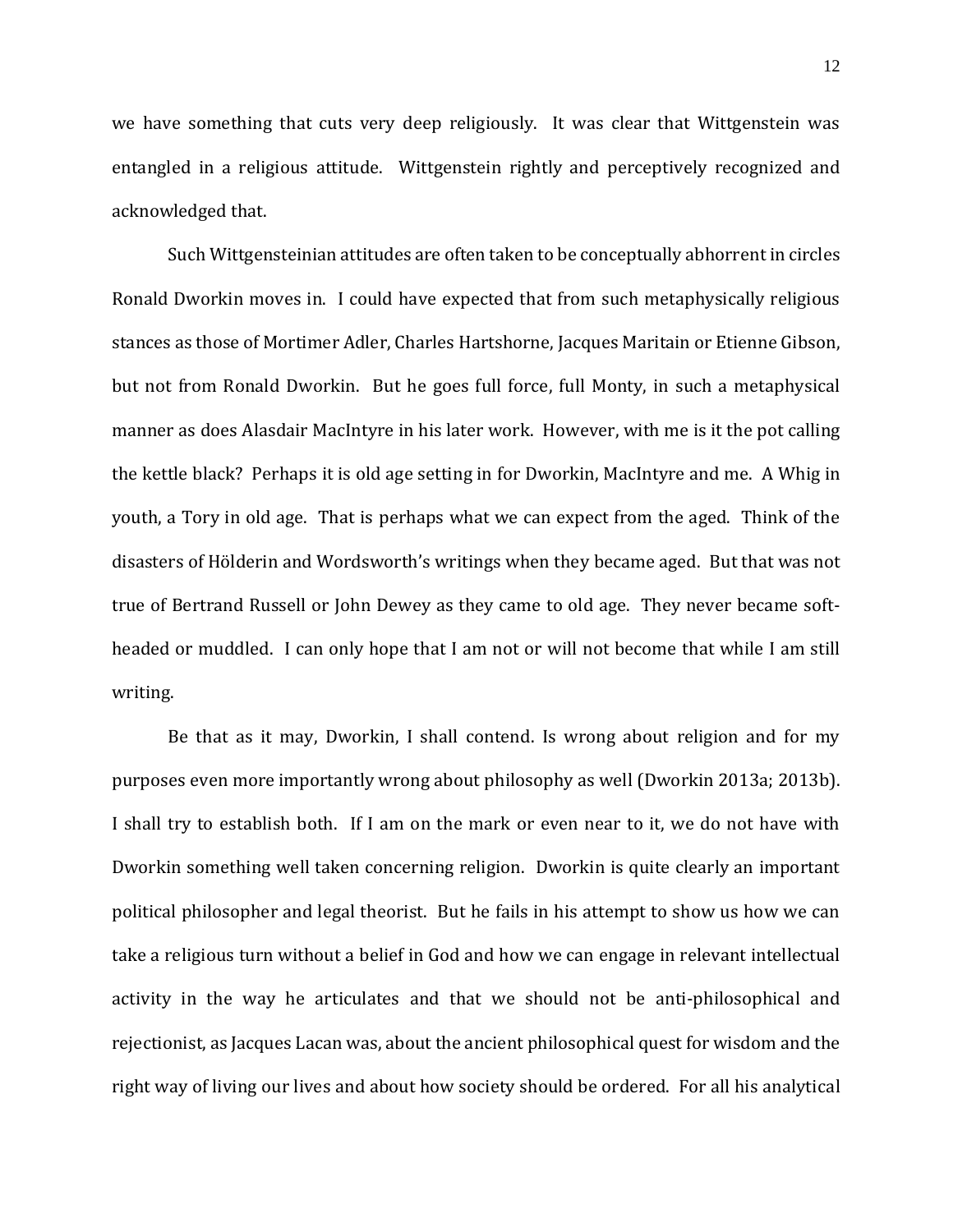training, Dworkin ends up hedgehogist in the old philosophical metaphysical camp with its inadequacies. Reading him here was for me a let-down.

However, I will principally stick with what he says about religion, though noting in passing that his traditionalist philosophical ideas get in his way here. Consider again his title "Religion without God". Well, of course, not all religions even have a concept of God. Indeed some of the great world religions are not religions of salvation with their God as is Judaism, Christianity or Islam. Some religions are not religions of salvation at all but religions of inner enlightenment. These include great historical religions such as Hinduism, Buddhism, Confucianism and Taoism. Some of them have some little gods dangling about, but they do not have the role of the Creator, Sustainer, Ultimate Arbitrator, Orderer and Wisdom Provider of the Jewish, Christian or Islamic religions with their transcendent God. Their *Being as such*; the so-called ground of ultimate commitment.

In a way, Dworkin's account sounds very secular as well as ecumenical. Moreover, this is not in the way what he calls 'religious atheists' are. Many people in the West who reject belief in God and accept Dworkin's characterization of religion are not in the least religious. Think of Freud, Marx, Tariq Ali or Eric Hobsbawm, for example. People who are atheists are typically through and through secularists. Even George Santayana, who found certain ceremonial and ritual elements of the Roman Catholic religion attractive, was thoroughly materialist and secularist. He had what he called his 'animal faith' but that was 'a faith' in materialism. There was nothing religious about it at all. It was a kind of animal sensibility and awareness; something he thought was irrational to deny. He was not at all religious, any more than I am. I like Gregorian chant but this does not make me religious and I am not religious. Santayana was paradigmatic here.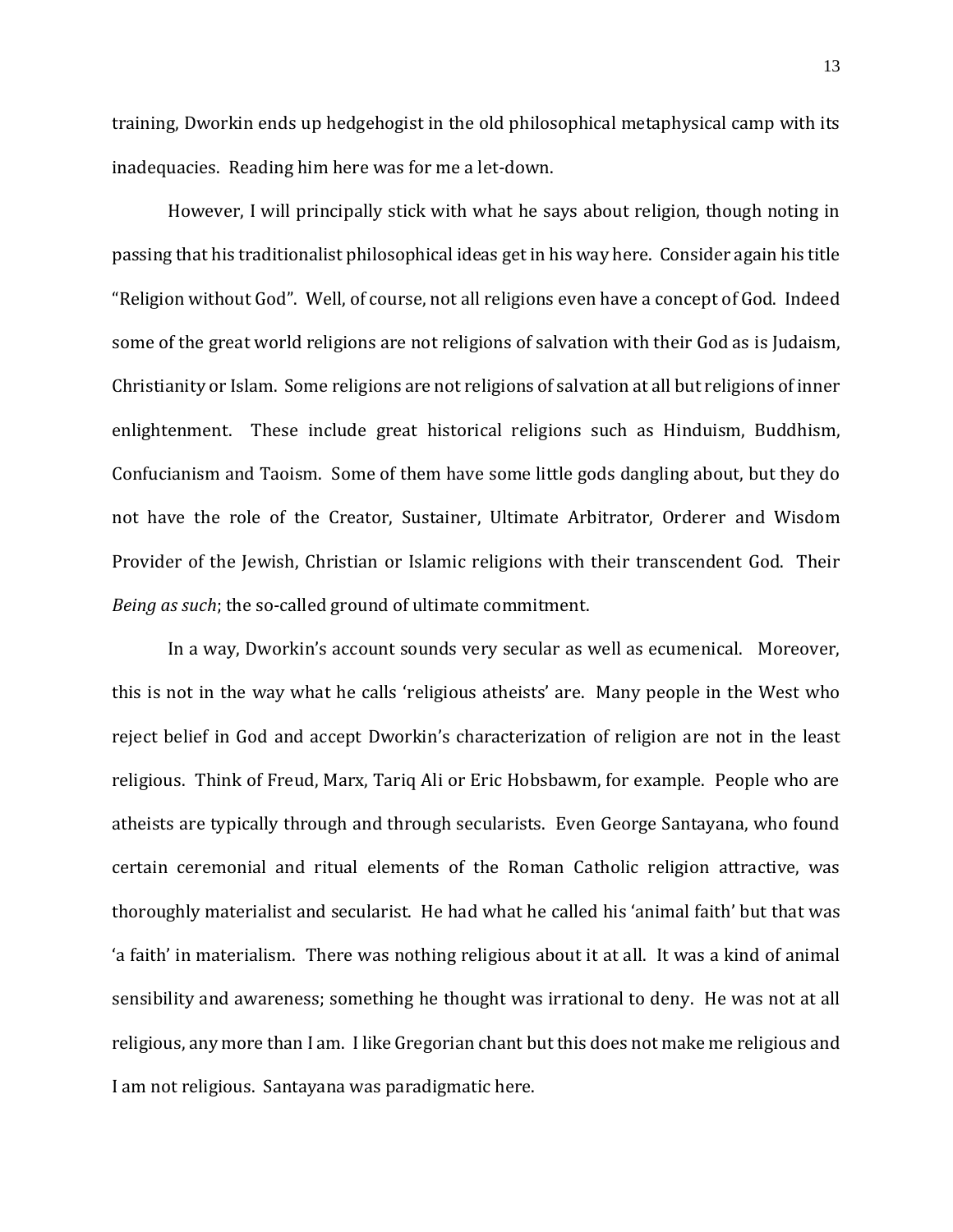However, it is evident that Wittgenstein is very different in life attunement than Russell, A. J. Ayer, Isaiah Berlin, Lenin or J. L. Austin, all of whom had no such religious attitudes. Something that is clearly evident. Having strong commitments about how to order our lives, about how life is ordered or how society is to be ordered does not make your convictions religious even in the broad sense that Wittgenstein's had. Wittgenstein and Russell were very different persons. Russell was secular through and through. Wittgenstein certainly was not. That is exemplified in their different attitudes towards *scientism*. I am much closer to Wittgenstein than to Russell philosophically, but as for secularism I am firmly with Russell.

It is not enough, except very arbitrarily and misleadingly, to say—to label—as Dworkin does that at the core of religion is for the religious "an inescapable responsibility to live their lives well with due respect for the lives of others [and to take] pride in a life well lived and suffer sometimes inconsolable regret at life they think wasted" (Dworkin 2013a, 67). That is admirable, but it has nothing at all to do with religion or anti-religion. It does not make a person either. This does not evidence any religious or a secular attitude at all.

But it is right to in a sense acknowledge, as Dworkin does, that there are religiously attuned atheists, though there is not a religion of atheism with a cluster of doctrinal beliefs, rites or practices. Spinoza was such a religious atheist and Einstein was another. Wittgenstein, though not an atheist and not a believer in God or any religion, was religiously attuned. But there is no Spinozaist religion, Einsteinian religion or Wittgensteinian religion with doctrines, rites or practices. That would be an oxymoron.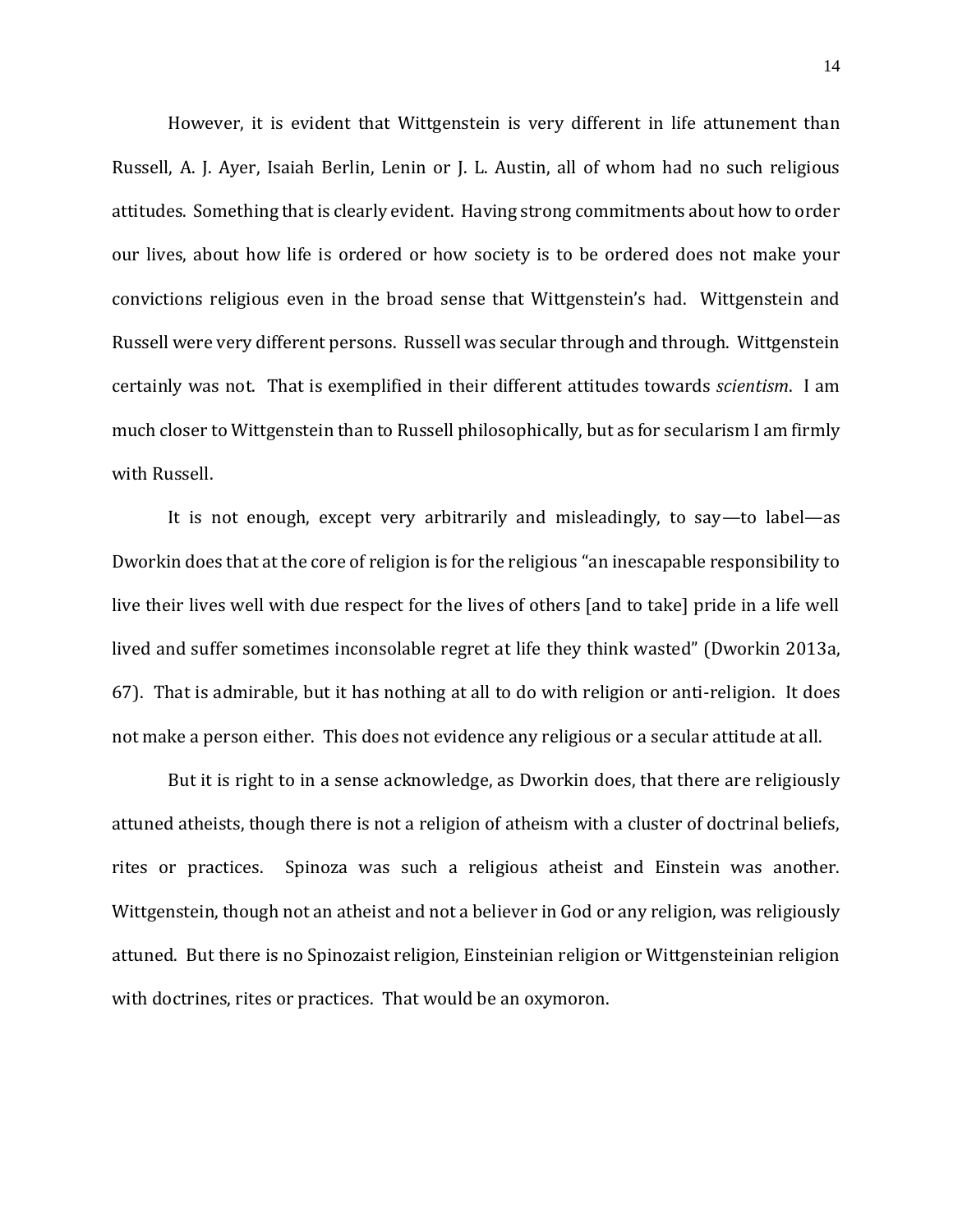What goes for the *history* of religious ideas goes as well for the history of philosophical ideas. The history of religious ideas *qua* history or for a historian of such ideas *qua* historian does not, indeed legitimately cannot, take sides religiously. So too the historian of philosophical ideas cannot *qua* historian of philosophy take philosophical sides. They cannot even say as historians that Quine was an advance over Plotinus. Something we think, if obviously, an advance philosophically but it is not up to the historian of philosophy to pronounce it.

That is not to say that a philosopher cannot do both philosophy and the history of philosophy. But they are not the same thing and the same goes for a theologian or another protagonist or analogist of some religion, or religion period, and a historian of religion. They all can argue about soundness of religious beliefs or the desirability of being religious but they should not mix that up with their historical accounts. They can do both but they are not the same thing. What a person does as a historian of religion and their ideas and what he does as a proponent and advocate or defender or critic of some specific religion or religion full stop is another thing.

This useful in effect positivist age distinction that I have been just applying and have applied in the last section has its difficulties; difficulties that apply in both the religious and the philosophical cases. They arise strikingly out of an understanding of what Hilary Putnam characterizes as thick descriptions (Putnam 2005). Suppose we have two reports both by reporters embedded with a liberating army entering a Nazi concentration camp at the end of the Second World War. They report on what they saw. One reports that there had been

IV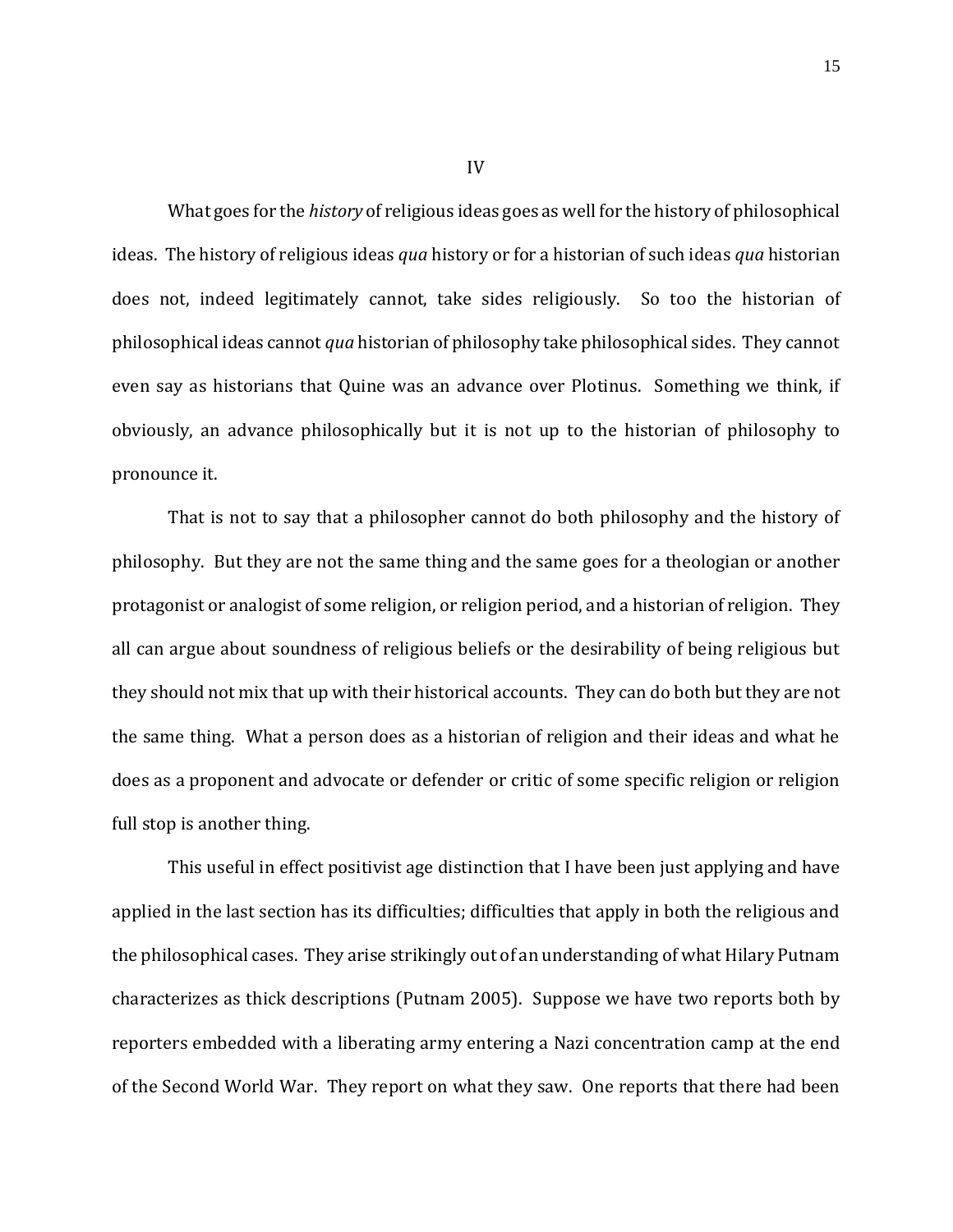extensive killings there and the surviving prisoners were gaunt and ill clothed. The other reports that there had been extensive brutal murders there and the remaining prisoners were in the process of being starved and lived in squalid filthy inhumane conditions. Both descriptions were true. But the second was the more adequate. Indeed, it is clearly a more adequate and accurate telling it like it was. Moreover, the latter, without losing in adequacy at all but gaining adequacy, had a strong moral impact that the former did not. Many descriptions more generally have a different moral or otherwise normative import, though with the same denotation. They are what Putnam aptly calls thick descriptions. Which are the more adequate ones is often determined in part normatively. The search for the most neutral account cannot, and often does not, yield the greater adequacy. But, as we have just seen from the concentration camp example, not always. To describe religious fundamentalism as being less nuanced and less subtle than many non-fundamentalist accounts is true and in its very saying is still made within the limits of a history of religious ideas account. But these very descriptive accounts have a normative impact concerning religion as it does if we say, and indeed should say even as a historian of religion, that Calvinism is more rigid than Lutheranism and Wahhabism is more rigid that Sufi mysticism. Similar things obtain for philosophy. Someone doing the history of philosophy could appropriately say that Austin's account of sense-data was more accurate and adequate than Price's or Ayer's, or that Rawls's account of morality was more nuanced and adequate than Bentham's. But these very descriptions are also normative. But they are also thick descriptions. And the normative cannot be washed out or extricated without changing the description. Thick descriptions are inextricably both descriptive and normative and the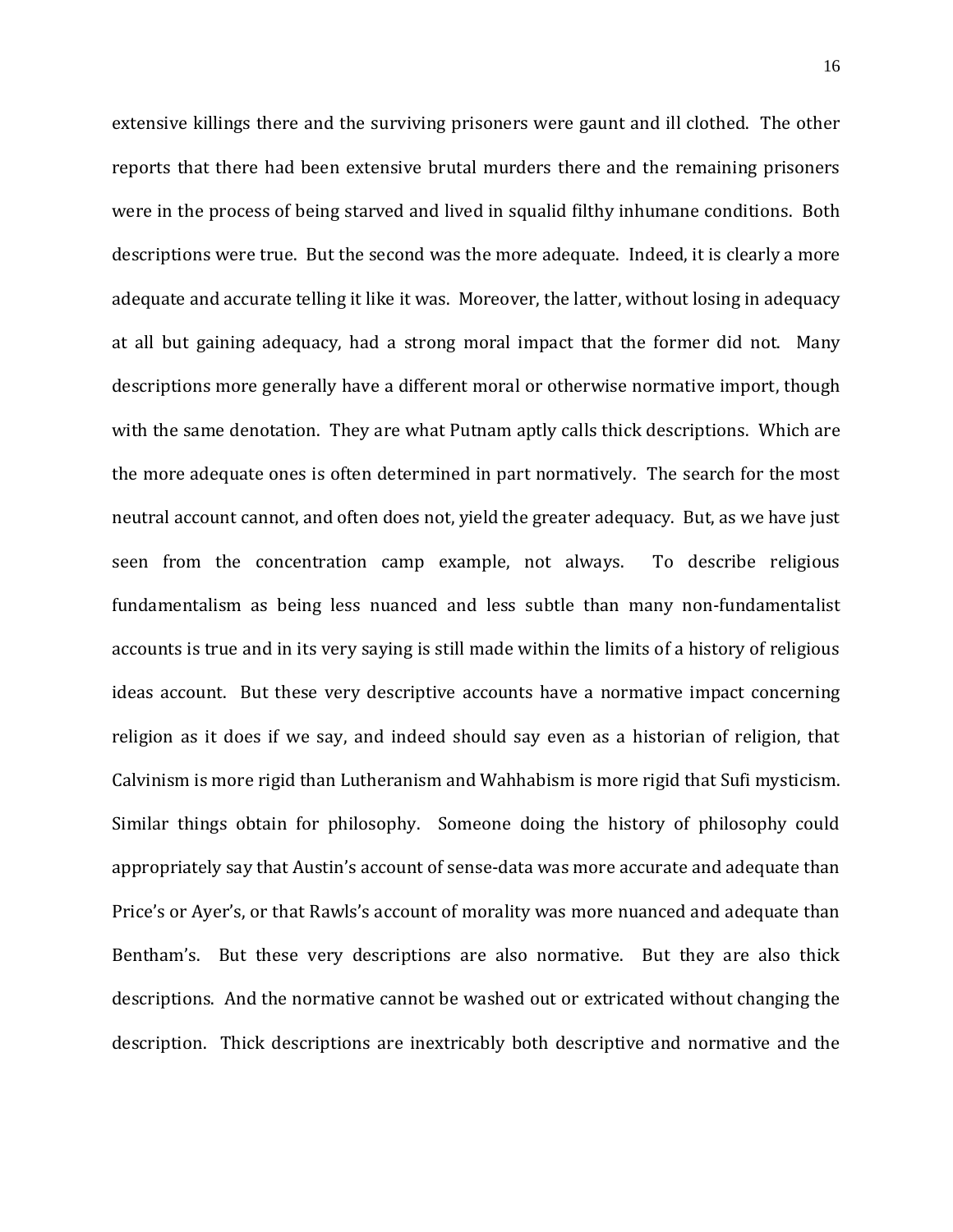normative part is inextricable in those descriptions. The normative part and the factual part cannot be untangled or isolated in those descriptions.

Historians of religion or philosophy and historians more generally cannot adequately do their jobs by avoiding thick descriptions and thick descriptions are always in part normative and there is, as I have said, no untangling them and giving a re-description which is normatively neutralized. We would then have a different description with a different truth-content. In that way neither religious studies nor the history of philosophy can be normatively neutral and still be adequate.

Yet the old positivist account continues to have a point. A historian of religion should avoid religious advocacy and a historian of philosophy should not be a partisan or an advocate of a philosophical position. They should not push their own philosophical stances if they have any. They should not, but they must have some understanding of philosophy, including philosophical stances. But philosophical advocacy is not their task.

V

I want to return to what I said about taking philosophy as a humanistic discipline and place it in relation to Wittgenstein's therapeutic philosophy directed at liberating us from the nonsensicalness. From being philosophically perplexed by what is in reality disguised nonsense, we will come to recognize and take to heart that it is genuine first class nonsense; something that should no longer perplex us. What we took to be deep compelling problems, if Wittgenstein's account is on the mark, is just that, namely plain nonsense. Something, of course, that it is ridiculous to get exercised about. With this, as Wittgenstein has it along with John Wisdom more crudely, we will be freed from philosophical perplexities. Freeing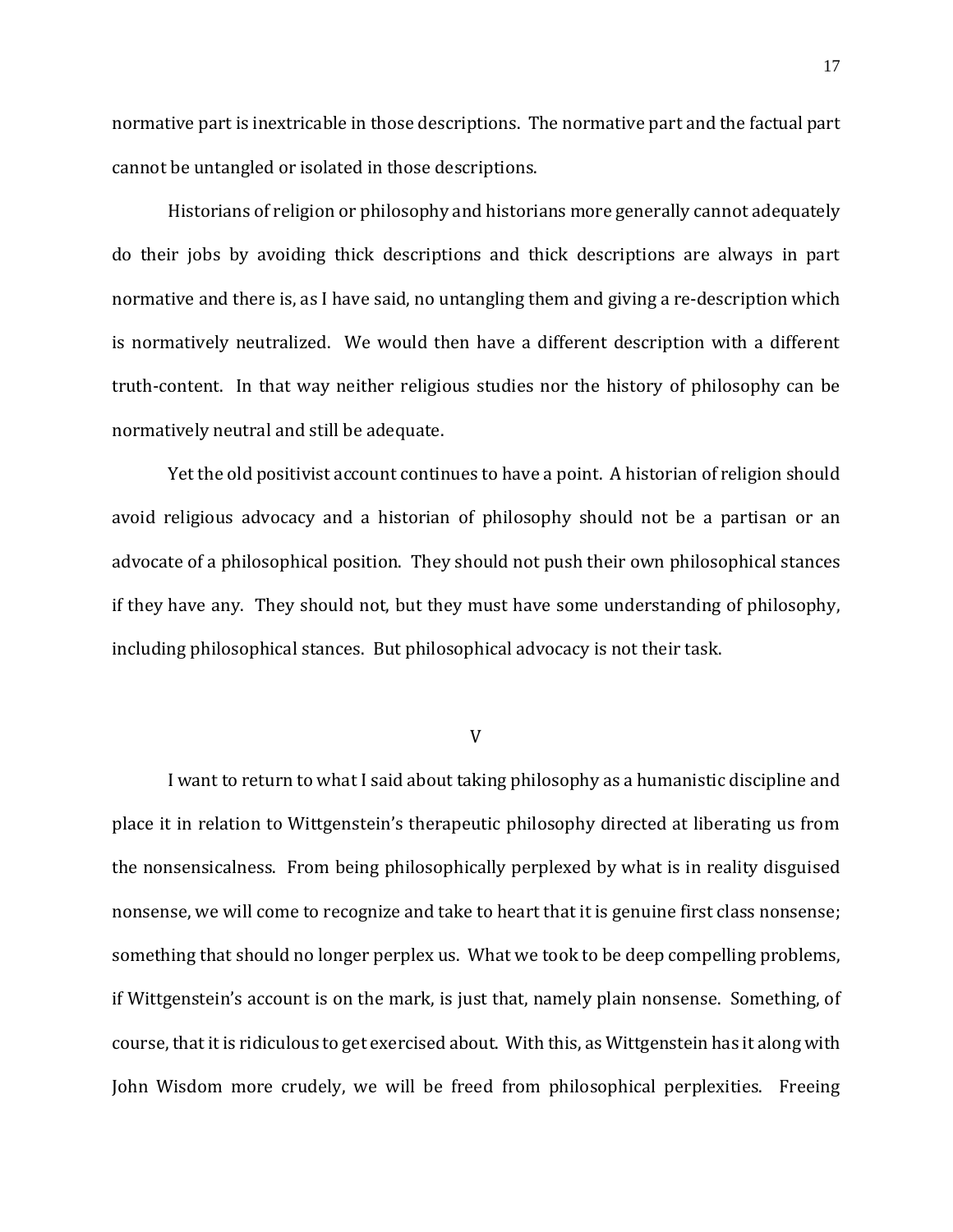ourselves from the illusion by the dissolution of these so-called philosophical perplexities. With this disillusionment we gain a better cognitive grip on the world. We will free ourselves from philosophical perplexities and obsessions. We will free ourselves from philosophy.

But perhaps this is not the whole of the story concerning philosophy? When Wittgenstein thought of philosophy it was of logic, metaphysics and epistemology that he usually had in mind. These matters are what he thought was the crucial core of philosophy. Without that there would be no philosophy. Moreover, by now this has become a common view. Not a few think that that is where the core of philosophy lies. That is radically different than it was for the Ancient Greek and Roman philosophers (Hadot 1995). Wittgenstein wanted to cure logic of its philosophical encumbrances and to therapize away metaphysics and epistemology. Logical positivist he was not, but he was as dismissive of metaphysics and epistemology as they were.

However, philosophy looked at historically and cross-culturally was not just that and still is not. And often by traditionalism it was not even taken to be the core of philosophy or at least not the whole of it. In the Middle Ages and finally petering out in contemporary times in what some modern lingering proponents of such a tradition call perennial philosophy we had something different. In the Middle Ages and even before in the Jewish, Christian, and Islamic world, philosophical thought became very metaphysical. God, so fortified, was at the center of philosophical activity. During the scholastic era proper, metaphysics was Godladen. Perhaps God-encumbered would be a better way of putting it because there was no other than a metaphysical understanding of God. For example, the examinations of what is God's nature, his relations to the world as well as accounts of the proof of his existence. God was conceived of as necessary Being, as Being itself. To have a proper understanding of God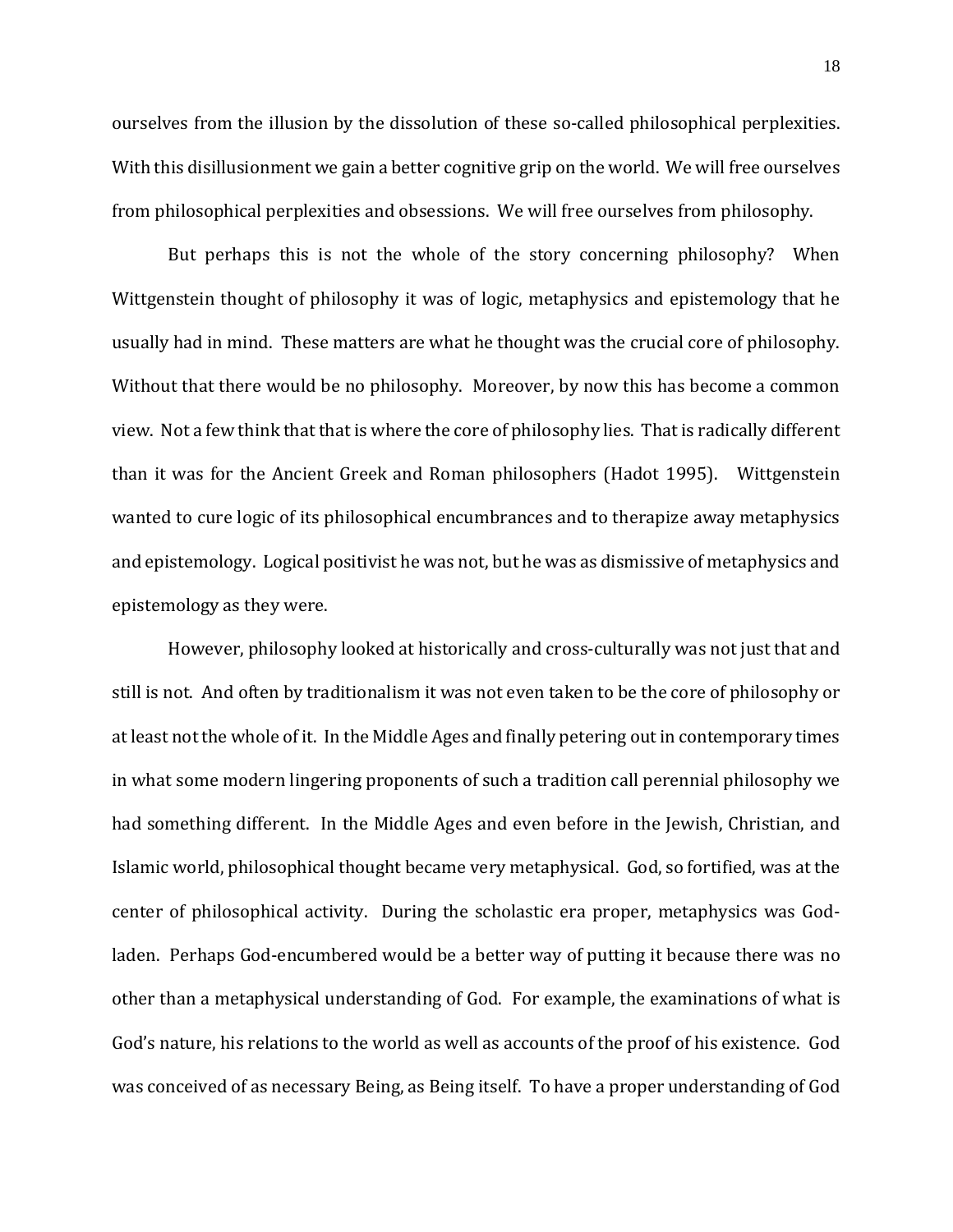is to have an understanding of Being as such. Philosophy is walled in by metaphysics. Establishing the nature of God, the proof of his existence, was the center of philosophy.

There were in various times other accounts deemed philosophical as well, sometimes running alongside the scholastic account; Pascal's and Montaigne's accounts, for example. Catholics they were but not scholastics. There were cultural accounts, though for many philosophers, though not all, God was not at the center of their attention. I refer centrally to philosophy conceived as *a way of life.* It had its origins with the Stoic and Epicurean philosophers in Ancient Greece. In the 15th Century it had an extraordinary articulation in France by Montaigne with a relevance such that today it is still alive. He became a hero for the French revolutionaries. I think if he were living now and writing and researching as he did then he would have been better called a cultural anthropologist. He in many respects reasoned that way. He was also a public intellectual. But that was long before there was any such thing as an anthropologist. This public intellectual was a mayor of Bordeaux, a counselor of kings, as well as a scholar who thought of himself as a philosopher and was so rightly regarded. He deeply influenced but did not convince Pascal. It would not be untoward to say of these two great philosophers—great public intellectuals—that Montaigne had the best grip on the world. But *perhaps* here I am being *parti pris*? I admire them both, have learned from them both and both are major figures in the history of thought. If they were alive today they would both be regarded as public intellectuals such as Bertrand Russell and Jean Paul Sartre were and as Noam Chomsky is and Edward Said was.

The tradition of the Stoics, the Epicureans and Montaigne lives on. This way of doing philosophy, as Hilary Putnam, a major analytical philosopher, surprisingly defends, is a *lebensphilosophie*. In his writing concerning that, Putnam put us on to Pierre Hadot, a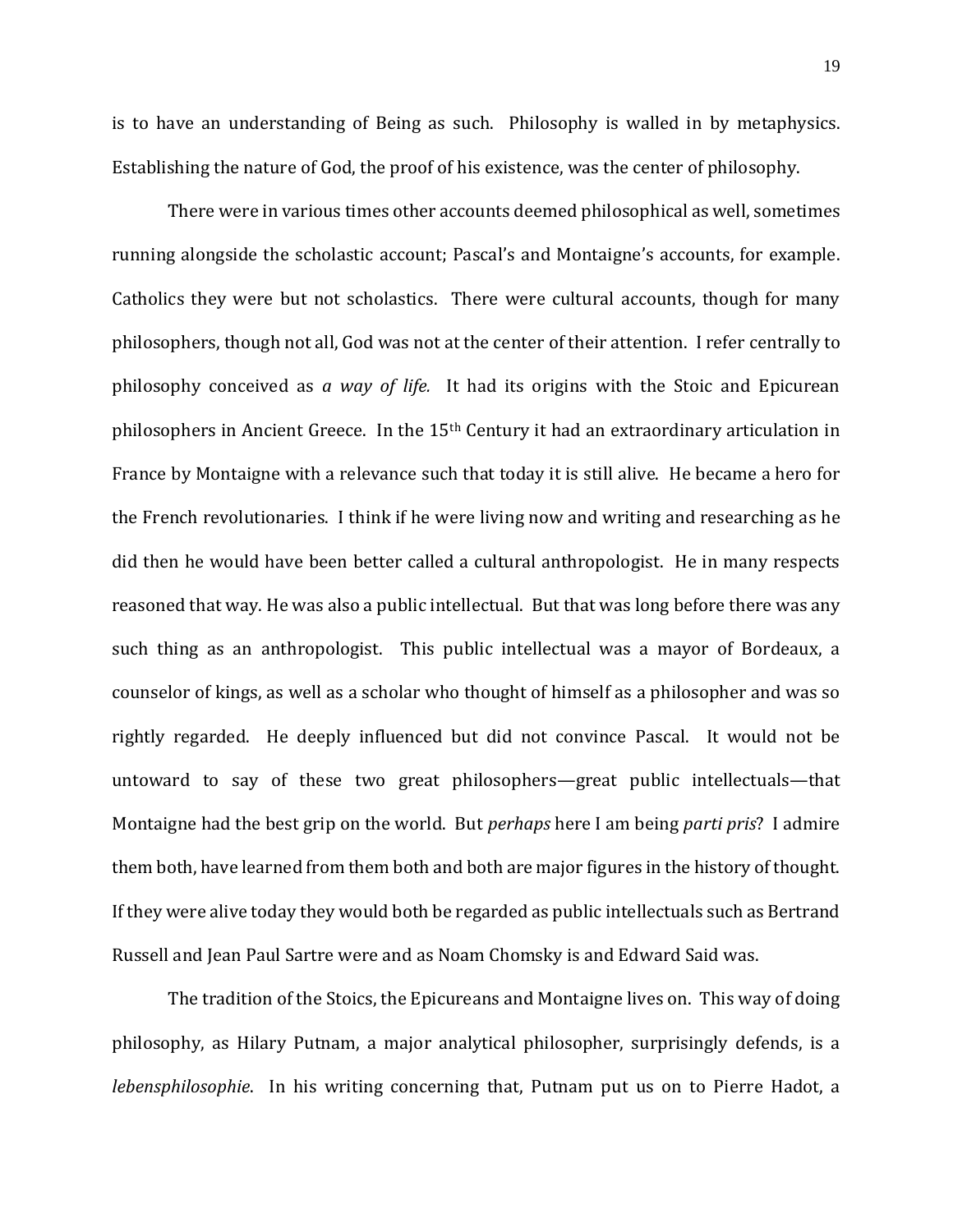distinguished philosopher at the College de France and the author of (among other things) *Philosophy as a Way of Life.* Something Putnam, running against his times, also thought was crucial though he did not develop it in the powerful way that Hadot did (Putnam 2008).

Hadot is an important scholar on ancient philosophy: Greek and Roman. But he has also written on Nietzsche, Wittgenstein and Foucault. I think his philosophical work—I do not mean *just* as historical work in the history of philosophy but also as philosophical endeavor in its own right—is a considerable achievement. But the very idea of its being so would be difficult for someone taking an anti-philosophical orientation. But this would also not be so for Isaiah Berlin, Stuart Hampshire, Bernard Williams and with *some* of Raymond Geuss. Their work, which conflicts with Wittgensteinian therapizing, is characterized by Williams as *philosophy as a humanistic discipline.*

My account of anti-philosophy *tout court* clashes with such accounts of philosophy and with accounts of philosophy such as Hadot's as a way of life. I want to closely examine these thinkers if I am lucky enough to have the time. I find myself now ambivalently attracted to the very idea of philosophy as a way of life. However, this has not been the way philosophy has gone as it has professionalized itself and university-ized itself. And where it has come to be caught with problems, obscurities and sometimes with pretentiousness. I can understand why on the one hand a Wittgenstein or Austin or on the other hand a Carnap, Quine, C. I. Lewis or David Lewis would have scorned such a Hadotian or Williamsian conception away. I am myself ambivalently attuned to such reactions. And yet what they scorned is something that attracted me and still attracts me and many others to philosophy in the first place. Yet, in spite of its obscurity, its hostages to fortune, its sometimes being tainted by pretentiousness, it continues to attract me. I hope to at some point have a go at it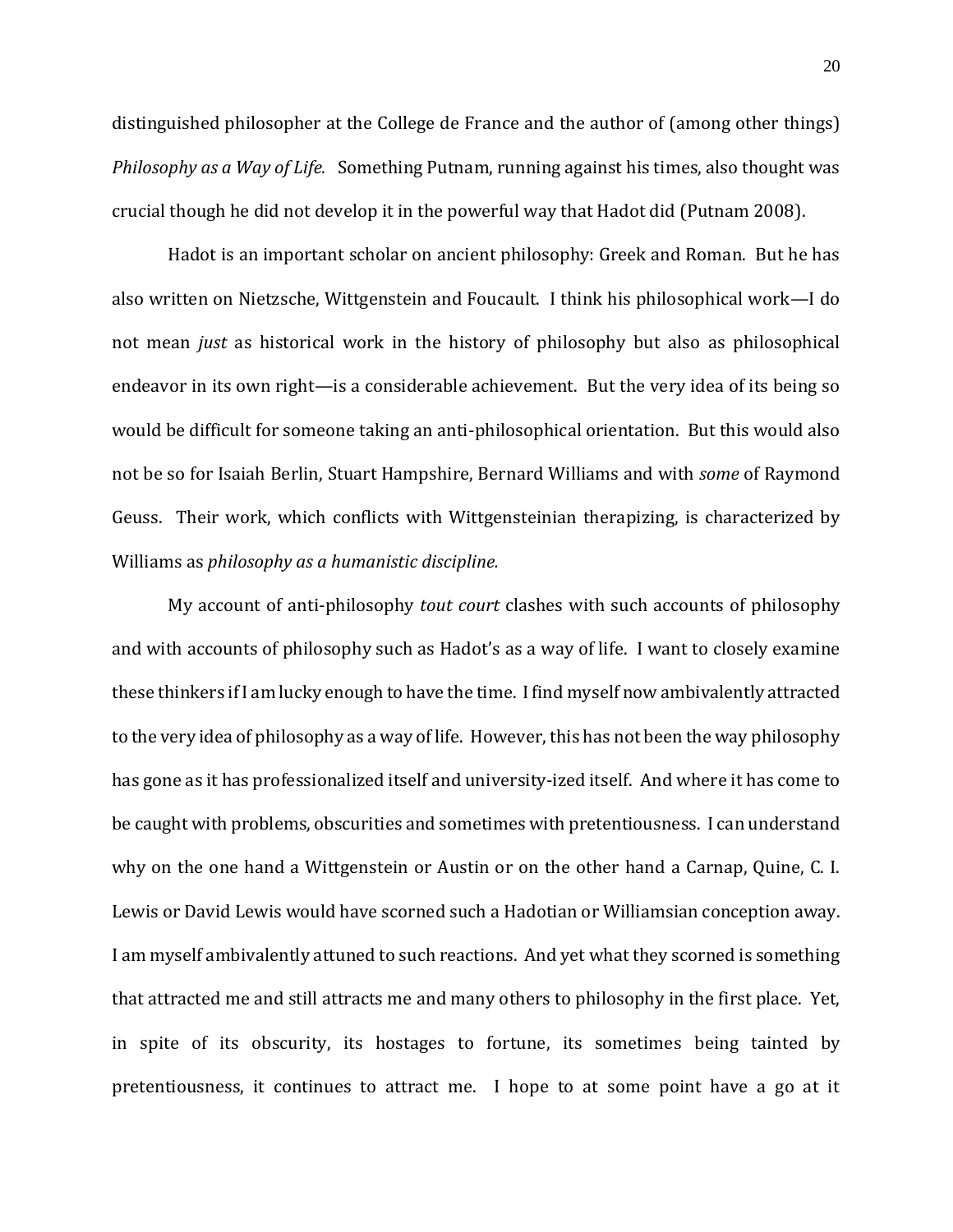clearheadedly, non-evasively and informedly. But for starters we should realize it is not the property only of what we now regard as philosophers. Isn't it a matter of reflective human concern, not all of which is philosophical, unless we make it so by arbitrary stipulative redefinition? Moreover, it is often, going on the wrong track, destructively ideological. But not always or necessarily so. But I am not sure that we have anything here that counts as a discipline, humanistic or otherwise. But it surely is not just a matter of farting around. A matter of sloppy talk though it sometimes is.

I have become convinced, perhaps belatedly, that Wittgenstein was mistaken in regarding philosophy as nonsense, full stop, through and through. Something to be therapized away if we can, though I am convinced that metaphysics and epistemology is nonsense and needs to be therapized away. Whether a grand full scale normative ethics or meta-ethics is also nonsense is more problematical though still in other ways it may rest on a mistake. I am suspicious of Parfit's project.

I shall in what follows only briefly and *tentatively* consider what we should think and say concerning such things as taking philosophy as being construed as a way of life and/or a humanistic discipline. I hope and intend, as I have remarked, to at some time in the not too distant future pursue such matters carefully and extensively. Now I will have to be content with a brief and tentative excursion.

What I shall be concerned with here is whether it would be better for us as aspiring public intellectuals or helpers in their endeavors to abandon, to turn away from, philosophy and instead to practice what we take to be our emancipatory and humanizing endeavors elsewhere. I shall ask whether there can be for us in our horrible times be a reasonable and rational resolute non-evasive humanizing of our world. A world in which repeatedly one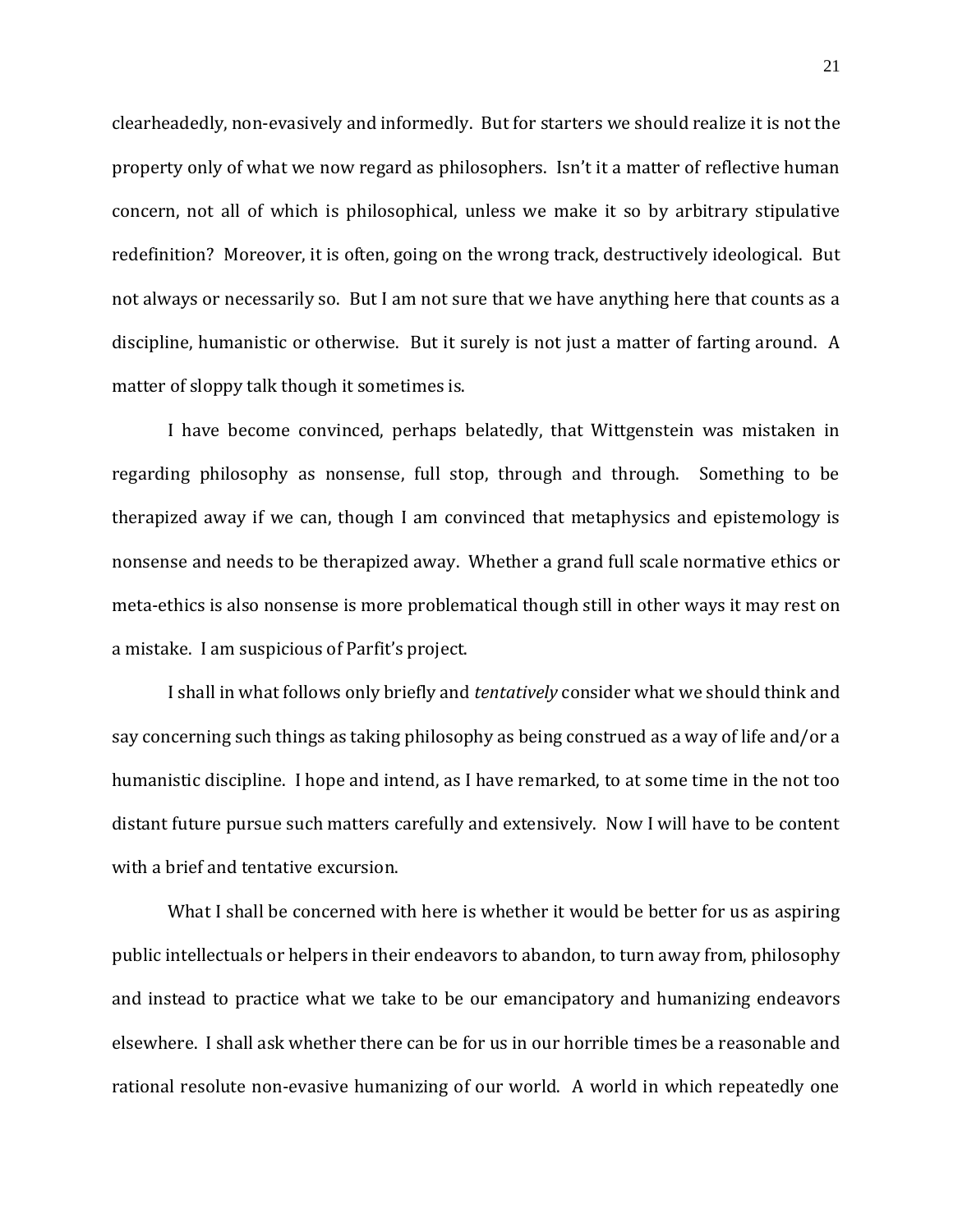horror follow after another. I think we philosophers inescapably as we are in such a world should migrate, if we can, to one or another of the social sciences or to literature either as writers ourselves or emancipatorily-oriented scholars of literature or to being investigative journalists or serious cinamatists, including fundamentally documentary ones or, if we can, make certain kinds of music. Our world desperately needs responding to. It needs a certain kind of haircut but not the kind Israel dishes out to Palestinians. Not the kind the Saudis regularly dish out. We need in some ways to be revolutionaries and non-evasively so. That is the kind of haircut the world needs.

We should, if we can, contribute to that. These are the roads to be taken if we can to being publicly orientated emancipatory intellectuals without being ostentatious or phony; something that is not uncommon. After all, there is something ridiculous about asserting it either to oneself or publicly, 'I am a public intellectual'. That is only something that a few of us can come to be and certainly not by just asserting it. But to have emancipatory public intellectuals is extremely important. More Noam Chomskys are needed. But it is something that we cannot just settle into but it is something that we might attain but not just by our will. It will come to us, if it does, by our work and perhaps with a bit of truth.

Taking leave of philosophy there are, of the many things that I have just mentioned, roads we can take that would be desirable. They are ways of engaging in the kind of emancipatory activity that I have in mind. There are ways that could contribute to the task of making the world a better pace, if only just a little. And not phony it up as the Clintons do or as Blair did and Cameron does. We need a few Bernie Sanders. It is understandable that we may think this is love's labor lost, but we must not as a result of this skepticism become *quietists* and abandon this struggle or put such emancipatory endeavors on the back burner.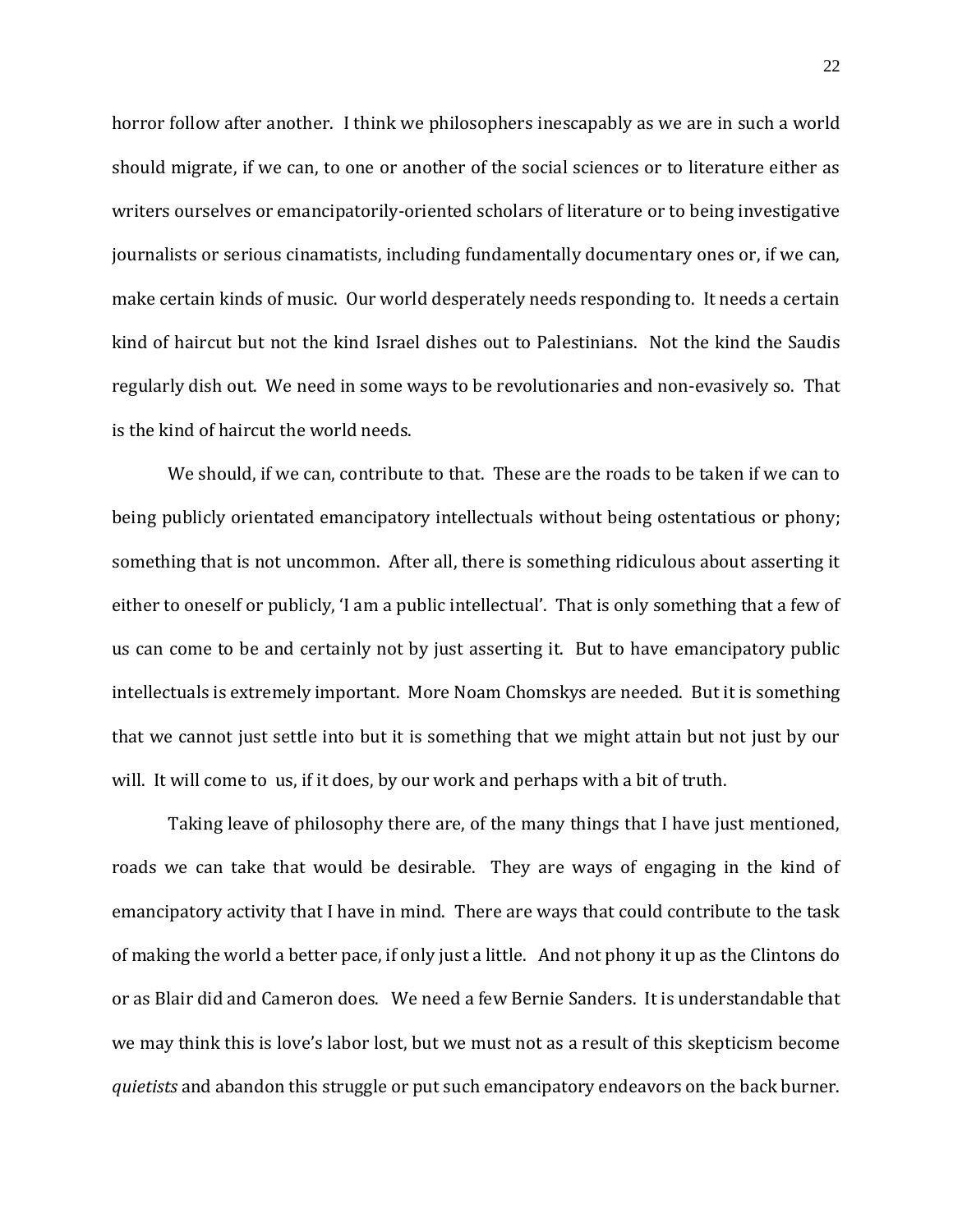History, one of the things to do, is something to be done somewhat on the model of Eric Hobsbawm, Perry Anderson, Tony Judt or Tariq Ali. There are also such sociologists or social anthropologists or geographers like David Harvey. Or to become public intellectuals in a critical mode like Noam Chomsky or Edward Said.

In my later years of teaching I taught classes or gave seminars on cosmopolitanism and nationalism or globalization and imperialism as well as seminars (one with Matthias Fritsch) on Habermas and Rorty, setting them in opposition to each other and how that played out, and seminars on pragmatism and on Donald Davidson. I was pleased then when students of mine after their MAs or late undergraduate days switched from philosophy to political studies, political economy, history, sociology or anthropology, thereby putting themselves into becoming more effective in understanding our world as well as being more effective in the struggle to change it. I was also pleased when students of mine, though they remained in philosophy and went on to do their PhDs and became philosophy professors themselves, were committed to doing substantive critical work as distinct from doing things as they usually are done in philosophy, including just solving or trying to resolve some conceptual puzzles. They concerned themselves in their work with matters they hoped would in some way be humanly emancipatory. This brought joy to my heart. They were committed to become *such* intellectuals in a world which very much stands in need of changing rather than being *quietists* going with the flow, doing the thing done. (I do not say all *quietists* go with the flow. Rorty late in life described himself as a *quietist*. But he certainly, *pace* what Thomas Nagel said of Rorty, *philosophically* was not a quietist who just went with the flow. He certainly did not go with the flow philosophically. But more generally he was a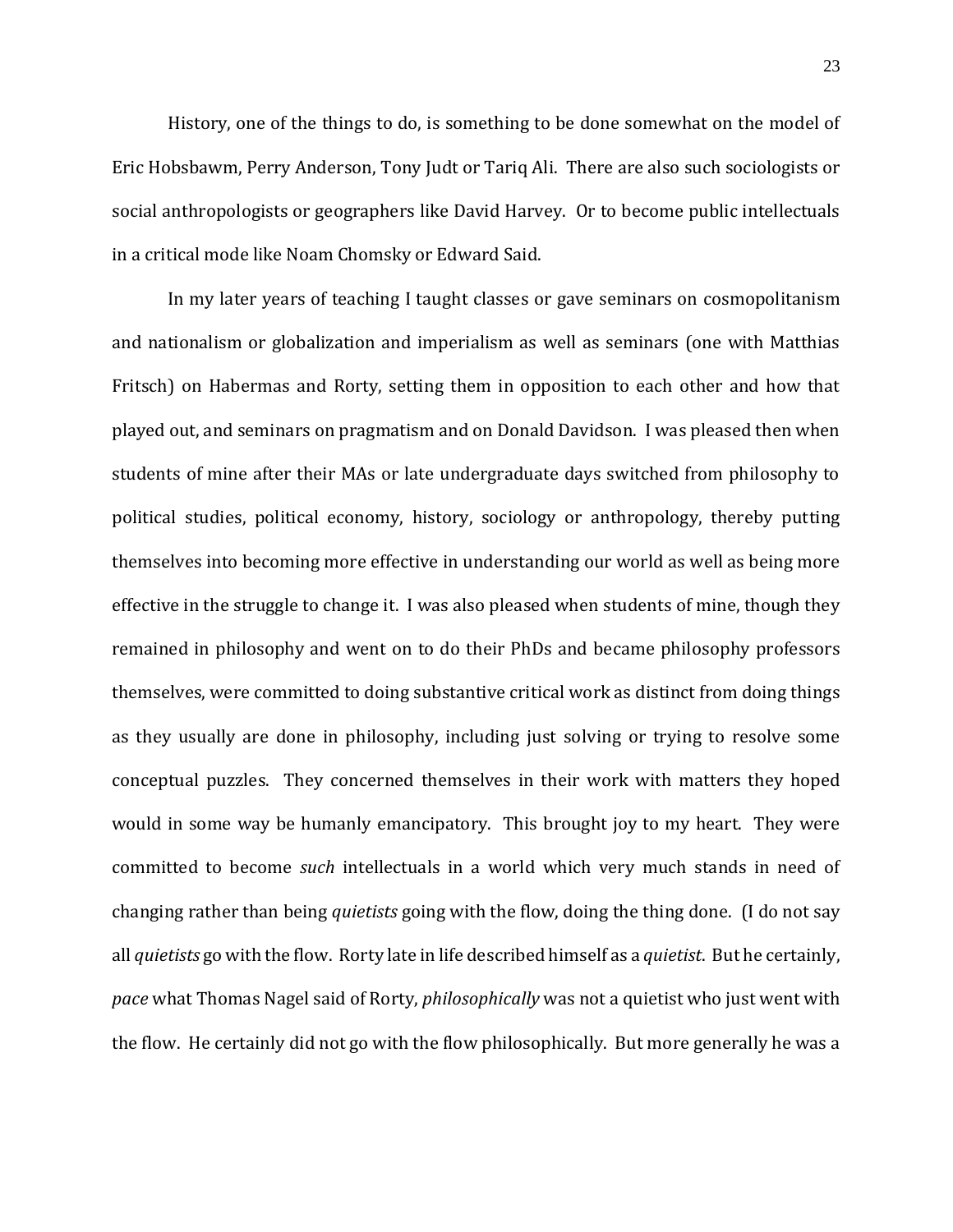self-acknowledged quietist. Yet his meta-skepticism cut too deep for that (Rorty 2006). After Rorty we can usefully come to see the world differently.

I recognize, as Rorty did, the need for young professors to be cautious until they have gained tenure and secure a place in academia. Many professors, department heads and deans do not look favorably on what they regard as shit disturbers. These young philosophers need to gain and sustain a secure place in academia. They need to gain tenure in order to not be caught, as things frequently now go, in eternal adjunct-hood. Some may be caught in it anyway as more and more universities are going in for teaching on the cheap and exploiting away teachers with fewer and fewer teachers on a tenure track, aping the way that capitalism generally drives its work force to the wall except for the few highly paid ones and privileged ones. Universities are becoming, to my disquietude, more and more like businesses.

Still, when I see my former students turning to becoming emancipatory oriented scholars and intellectuals, I am indeed happy. But this does not deaden me to the bitter recognition of the depth of the exploitation going on in academia in sync with how it goes on elsewhere, all to the glory not of God but of capitalism: capitalism with an inhuman face as if it could have any other kind of face. I have been very lucky to have avoided that. But philosophy, as it morphs in the direction of the social sciences (including, of course, history), becomes more and more entangled with empirical studies, something both traditional philosophy and conceptual analysis has shunned. As philosophy also gets more and more entangled with literary studies—something that is not just literary studies but sometimes literature itself—it gets more entangled with empirical matters, including historical ones.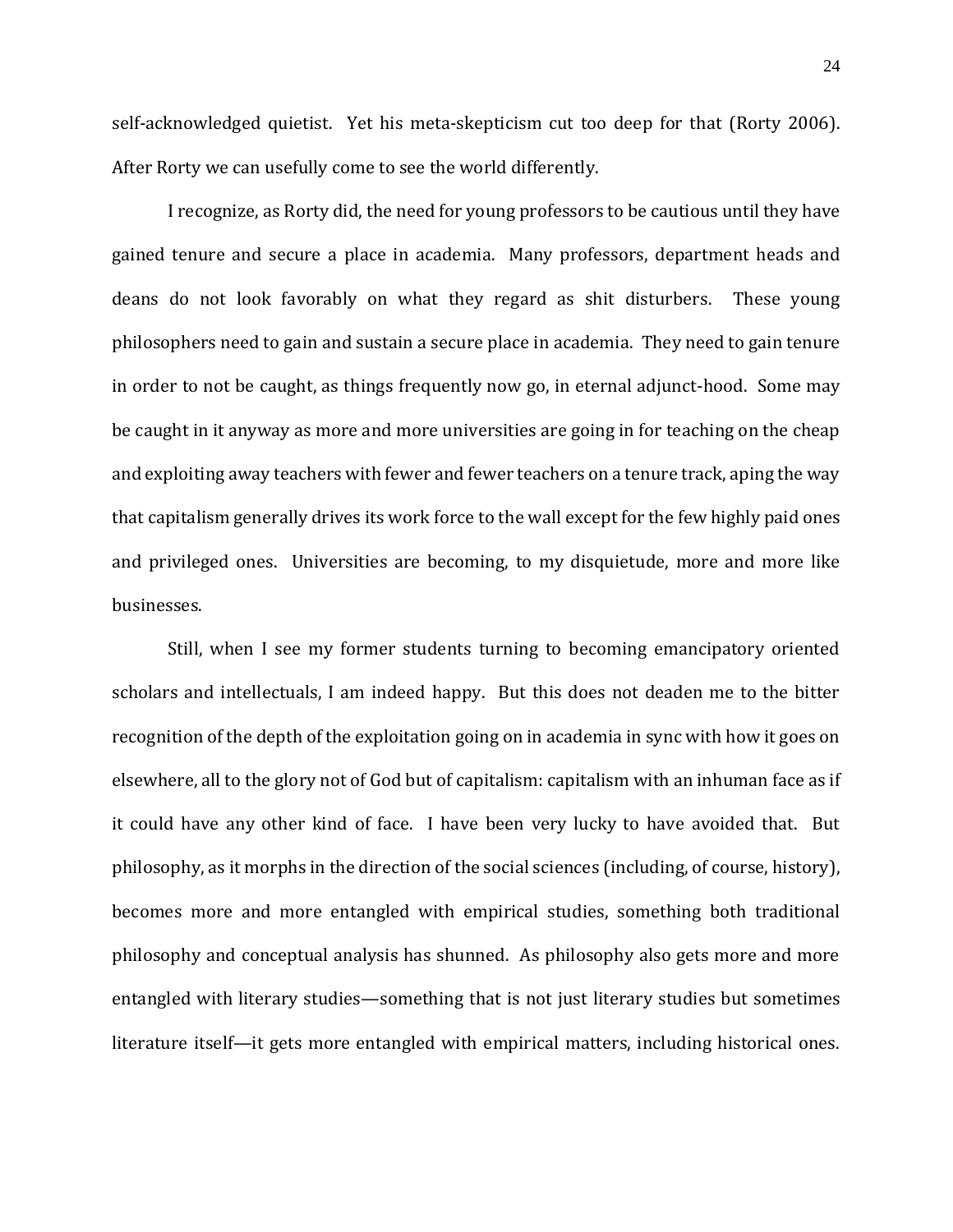Less and less do we get something that is distinctively philosophical or even sometimes something that is recognizably philosophical.

Philosophers who write about global justice, equality, inequality, immigration, migration, globalization, nationalism, education, civil society, the state and democracy have more and more difficulty—and rightly so—in keeping their philosophical activities purely or distinctively philosophical. Second ordered-ness is becoming more and more gone with the wind. I have no trouble with that. I think it is something to be welcomed. But I think it poses a problem of 'What is philosophy?' and the doing of it and of what an education in philosophy should consist in. Should someone who is a philosopher and will move in their lives to any one or more of the above topics study logic particularly as it is now taught? Why should they—or should they?—read Plato, Aristotle, Aquinas, Descartes, Berkeley, Reid, G. E. Moore, Austin, Casimir Lewy, Alonzo Church, David Lewis, Spinoza, Hume, C. I. Lewis or Georg von Wright? Should the study of Thrasymachus, Machiavelli, Montesquieu, Gibbon, Condorcet, Hobbes, Marx, Freud, Weber, Veblen, Durkheim, Lenin and Gramsci not be of a greater value? But that is not how philosophers even with political or sociological interests routinely get educated and usually think they should get educated. Moreover, much of this takes us some distance from how philosophy is usually conceived or practiced. But this would be—to put it mildly—a good thing for philosophers oriented to the topics mentioned above. But wouldn't this in effect turn them into social scientists?

#### VI

I think we who work to understand and in the light of that understanding to view ourselves as a community of activist scholars should, at least in our own circumstances and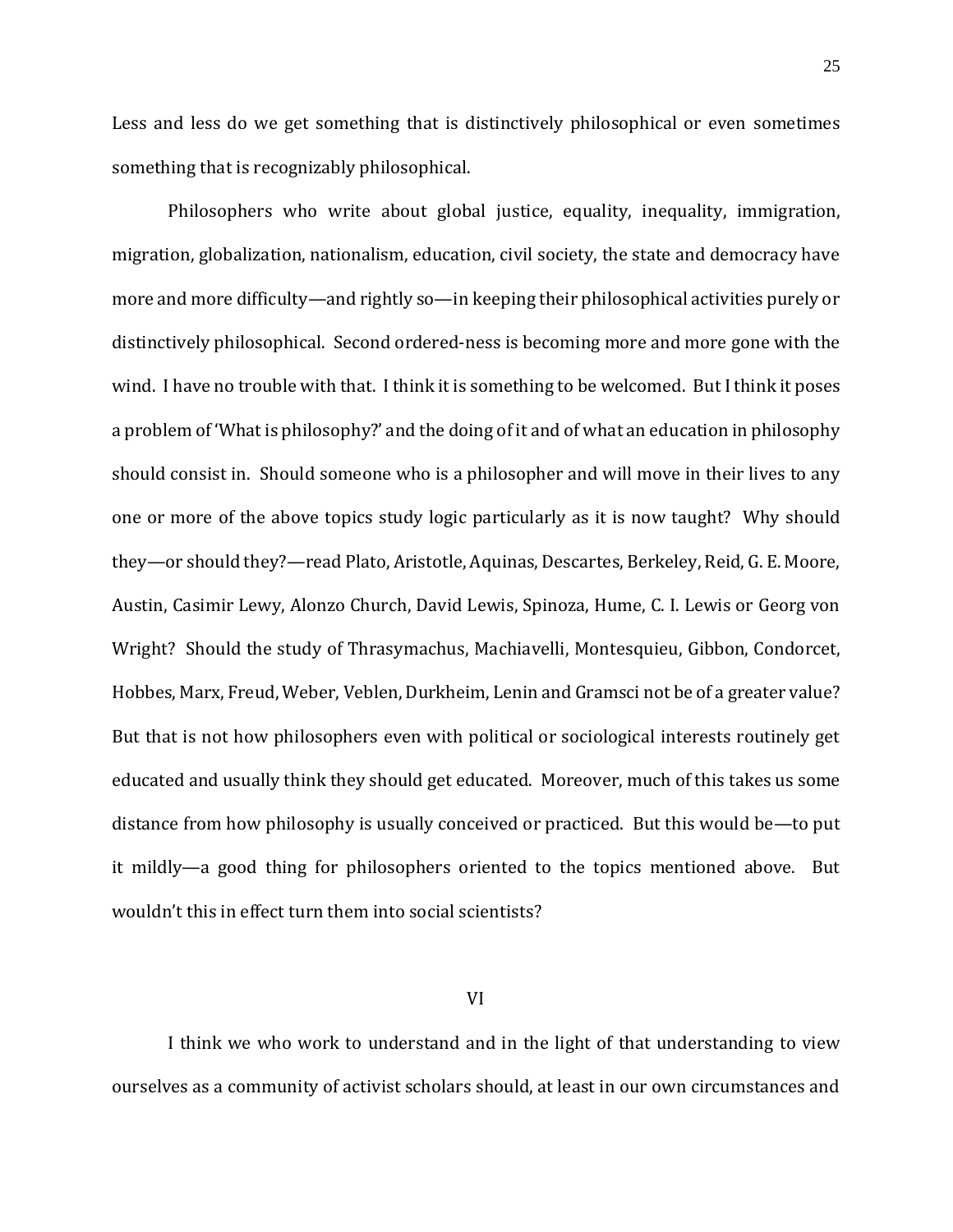in our life world, set aside philosophy and avoid doing it, no matter how much we like doing it as I do like doing some of it. If decency and human and social flourishing become embedded in our world across the board, we could allow ourselves the leisure of doing philosophy but not in our hellish world. But for now there are more crucial things—much more crucial things—for us to do.

This holds even if we go more Rortyian and pragmatist than Wittgensteinian or Quinian or Parfitian. Even philosophers who do political and social philosophy in able and insightful ways should not be studied to the extent that some figures are. Nothing very crucial would be lost in coming to grips with the great problems of human life if they were not studied at all though they do say some important things and throughout my life I have learned from them. Indeed I have spent most of my life studying them and the problems they raise. I have learned much from such able moral and political philosophers such as John Stuart Mill, Henry Sidgwick, John Rawls, G. E. Moore, Georg von Wright, Ronald Dworkin, David Gauthier, Stuart Hampshire and Raymond Geuss. But able and insightful and careful as they are, that will not be of much value in helping us to understand, cure, resolve or ameliorate our human problems in the world we live in concerning what is to be done or can be done to make our lives collectively and individually a little more decent and significant. I do not mean at a highly abstract level. Some philosophers can tell us something about what a good life is, what justice is, what it is to have rights including human rights and what human flourishing would be. But we can and often do have a rather abundant sense of those things without philosophy. But how to render our world decent, let alone how to render it just or reasonably so, how to make and secure that our lives will be secured at least to the extent such that there is not so much misery in the world, in effect not having perpetual war, killing,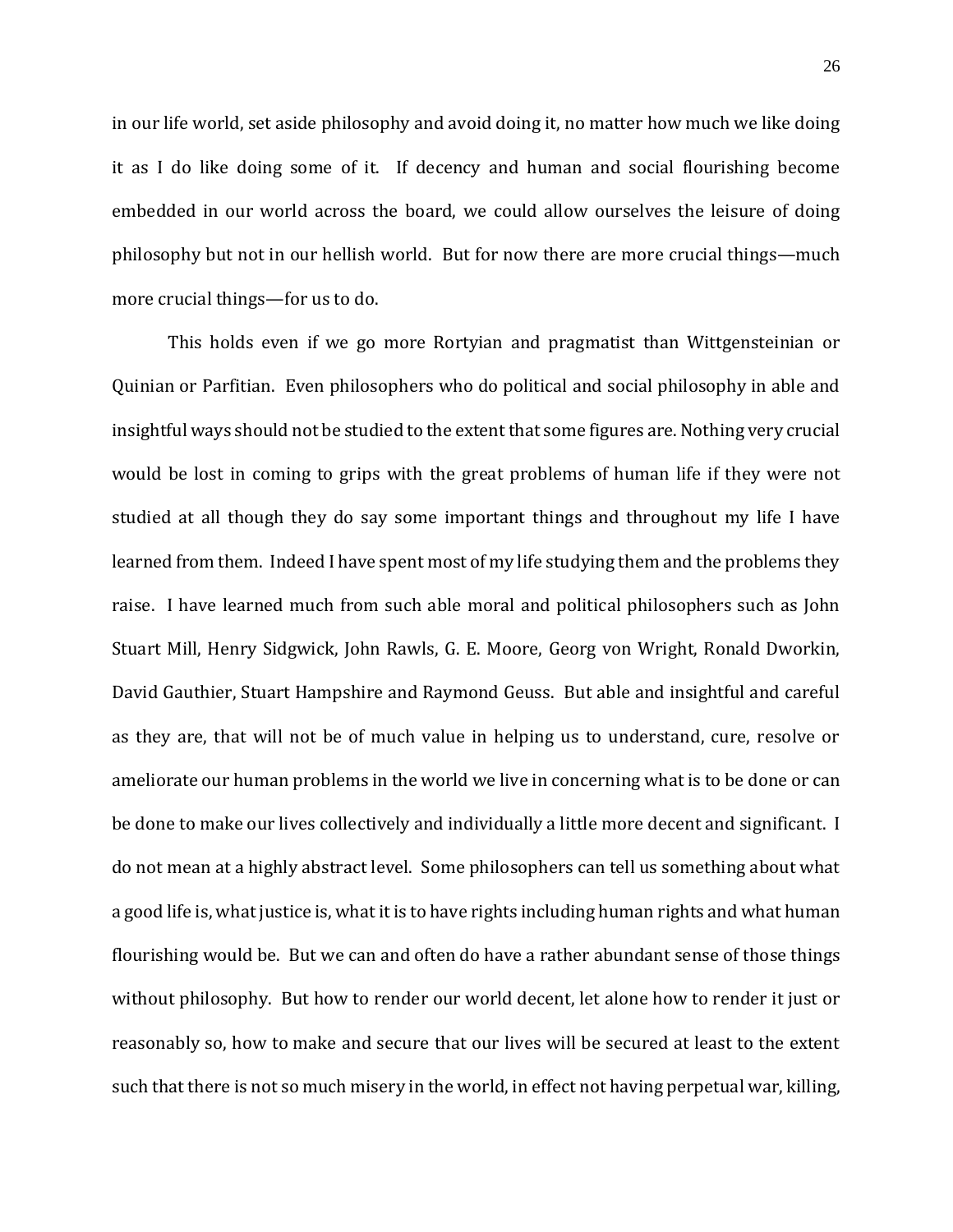racial and ethnic and religious hatreds around. How to keep our world from being beastly. Something that it surely is. Philosophers give us little in the way of cognitive grip on what is to be done here or what can be done. Until we get some such cognitive grip on this and some achievement of a secure road to a world order of kindliness, reciprocalness, equality with the freedom that goes with it and human flourishing we should put philosophy on the back burner no matter how much we philosophers like doing it. For philosophizing can do little to achieve such things; matters that urgently need achieving, wounds that need suturing. It is not an abstract generalized understanding that will very much help us here but specific concrete contextualized knowledge. Just the sort of thing that philosophy will not give us.

John Dewey famously said that philosophy will reconstitute itself when the problems of philosophy become the problems of men by which he meant the problems of human beings. (He and people of my generation until relatively recently unwittingly used this old sexist language, sometimes unknowledgeably and unrecognized by us as sexist ideologically tainted. Something that for centuries has marched down roads of history.) What are some of these problems that we should turn to with the utmost urgency and vigor and that I, with apologies to Dewey, do not regard as philosophical but as far more important than any problems, at least in our situations, we philosophers can trot out as philosophical?

Climate change (more extremes in weather, more heat and more cold, more rain and more drought) principally human made, with the consequences that may become so severe if nothing is quickly and extensively done, and resolutely, that we may succeed in putting we human beings along with a lot of other life out of business. That problem is the most crucial one. Without it being properly tackled the rest of the crucial problems I shall mention have no chance of resolution.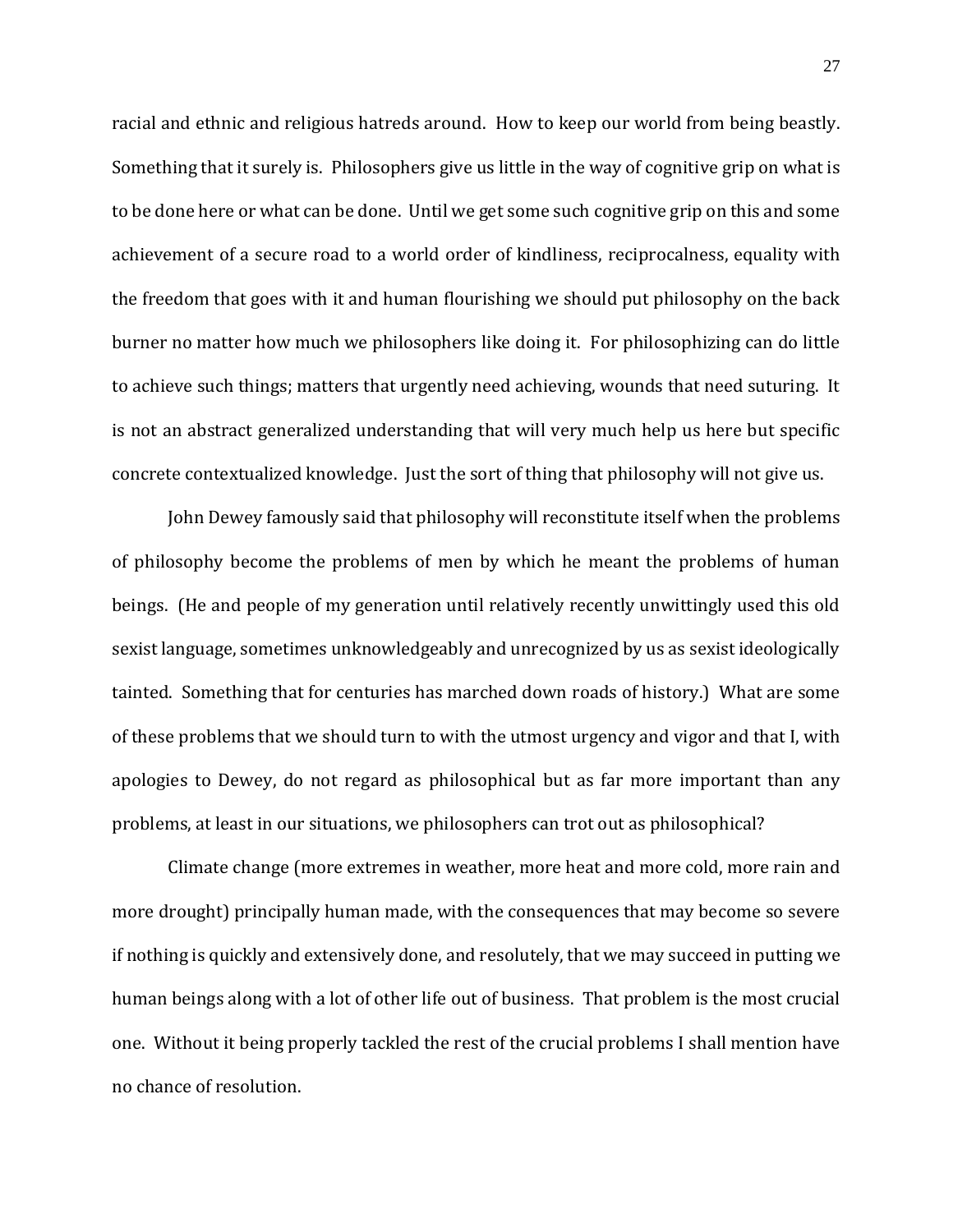However, for some of the others as well. Remember Kant's dream of perpetual peace. We have instead perpetual wars though often strange wars, typically undeclared wars against non-state actors or against *ersatz* states (e.g., ISIS, the blessed caliphate). These wars in turn produce more terrorism and things get worse and worse and as 'terrorism', real or imagined, runs high where fear and the desire for revenge rules more and more. With this we have vast expenditures on the military, particularly in the United States and China, but as well in Russia, Israel and North Korea. Money that otherwise could very well be used for different and very much needed humanly desirable purposes. How can we reasonably cut this insane and cruel militarization of the world without making things even worse? I think we easily could. But dear Obama, Putin or the leaders of the People's Republic of China will make things worse rather than make things even a little better. Harper playing second fiddle is of no help.

Then there are the vast and growing inequalities in the world. Where now 1% of the world's population owns 48% of the world's wealth and, if business goes on as usual, in another year or so the 1% will own 50% of the world's wealth. Is this giving the people a fair shake? Not at all. Admittedly, it is better in some parts of the world than others. It is better in Norway and in Iceland than in the United States and China. But nowhere is it something to write home about. In Stockholm ask who cleans the welfare state and under what conditions (Gavanas 2010). We need an analysis of what equality means or a study of the diversity of equalities and inequalities and the places where equality is desirable and where, if ever, it is not (Geuss ). And we need to know how we can significantly reduce inequality. We need to clearly recognize and acknowledge the state of inequality in our world both *within* countries (even rich ones) and *between* countries. And we need also to vividly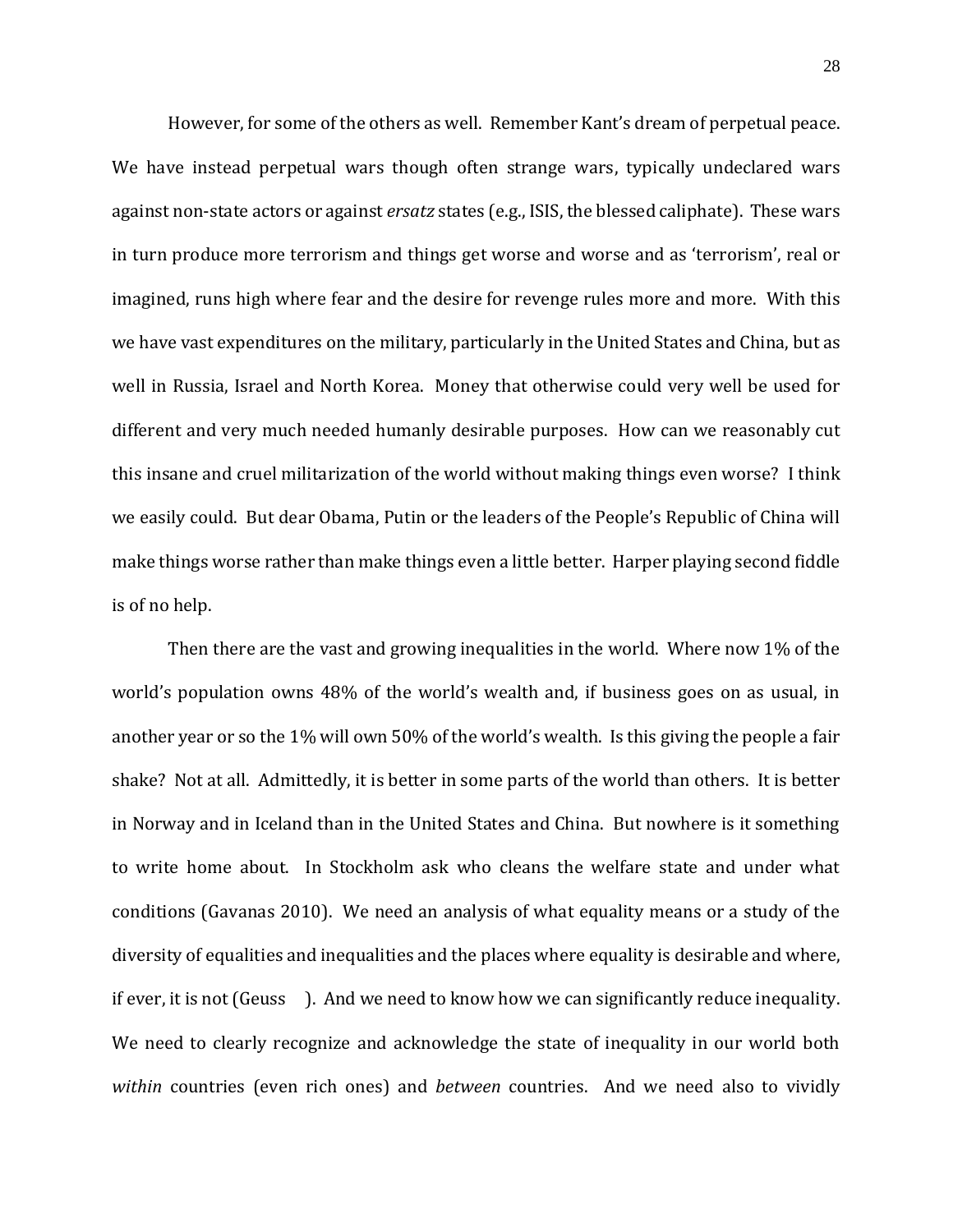recognize that our world order blesses us with unnecessary misery for great swaths of people in the world. In a few places there is more intelligently structured equality in some themselves differently structured societies (Sweden and Uruguay) than there is in many of our extant societies (the United Kingdom, the United States, Canada, for example). It is evident that we could be in a much better world. We don't need philosophy to know that and any philosophy that denied that this horror obtains would be plainly mistaken. There are plenty of idiocies around. Think, for example, of Stephen Harper's remark that Canada is the best country in the world, the best place to live.

There is also the related problem of how to run an economy or of how an economy should run. It is not only the Stalinists and the Maoists and Hoover and G. W. Bush that have made a mess of it but what neo-liberalism as the somewhat new anchor of capitalism has made of it and that its austerity programs added to it. It has made things still worse. The welfare state in the U.K. in the years after the Second World War was better than in the U.K. now. When an individual needs to tighten his or her belt that is not when a state needs to tighten its belt? It is not only the Nobel Laureate economists Joseph Stiglitz and Paul Krugerman who say this, but economists generally, though not exclusively. There are still a few economists who are deniers of this. They are not too dissimilar from the few climate scientists who are human made climate change deniers. It is not unreasonable to wonder if they are being paid. Such dwindling minorities *might* turn out to be right. But don't bet your ranch on it. But still neo-liberalism is politically widespread. It even has its nasty tentacles in Scandinavia. The crucial issue is not in micro-economics concerning how to run an economy. Political economy must come back on stage. At least that is another crucial problem that needs our attention. Thomas Piketty can be of help here in the way that no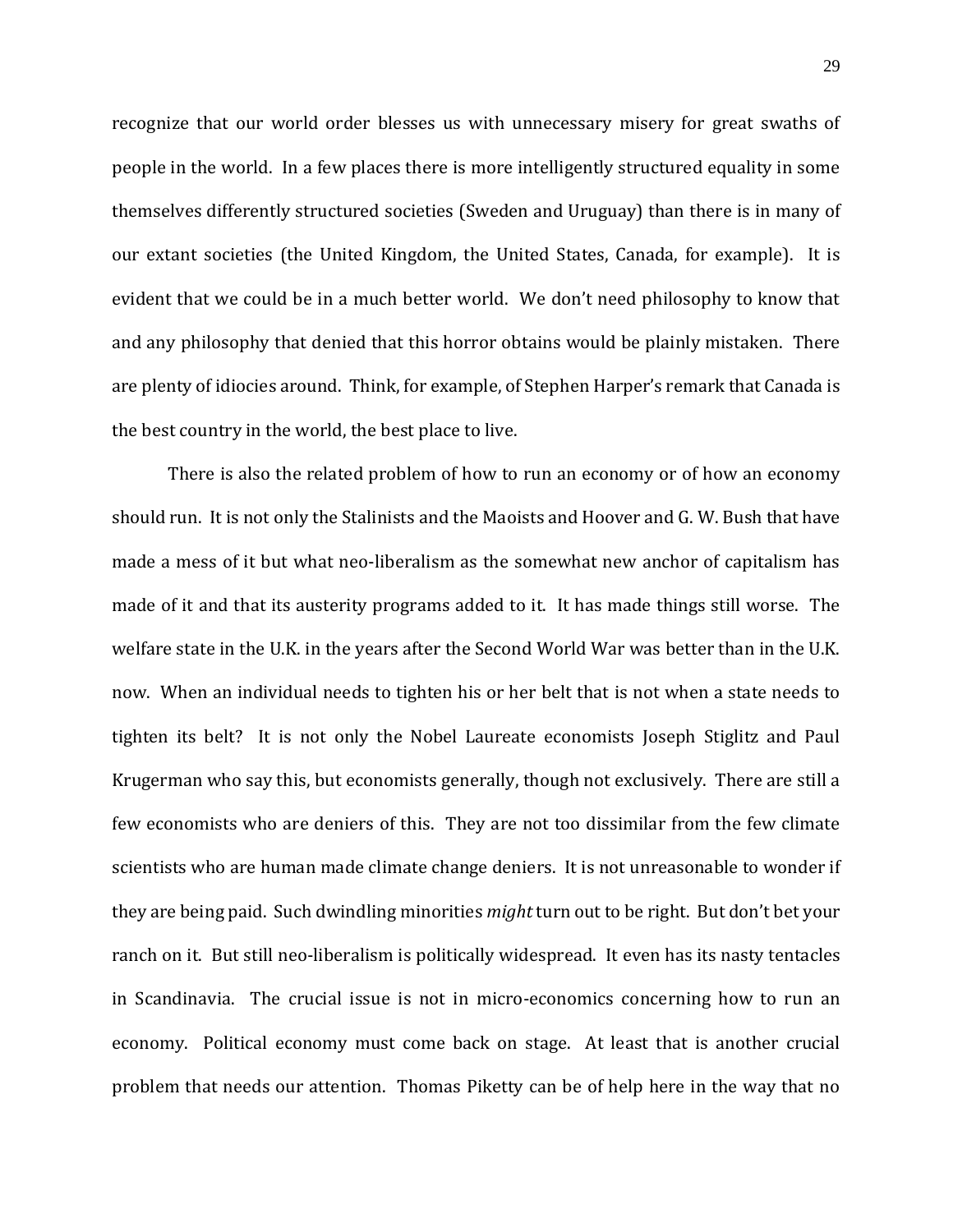philosopher can. And to go back in time to another orientation, so can Thorstein Veblen whose MA and PhD was in philosophy but whose actual practices were that of political economy and sociology. We need to learn how an economy, including a world economy, can be run in a humanizing way. We should not Merkel-lize Greece, and along with it the rest of the southern cone of Europe. To learn (*pace* Mitt Romney) how to run a business is more of a hindrance than a help where human beings count.

Beyond that, we need to know how to articulate and achieve as something more than a Platonic blueprint of a world order which would be a genuinely humanistic order. We need something that people could and would generally come to see as a realizable world order where they as citizens of that world order would stand in positions of equality and decency. This is compatible with there also being a national and cultural identification. But they would as well as being people with particular national and cultural identities be internationalists and cosmopolitans. Where there is an unresolvable conflict with that and their particular identities, their internationalism would and should be overriding. There would be no 'My country, right or wrong but still my country'. We would rather be cosmopolitan pluralists. But not ethnocentric and nationalist pluralists who would stand against democratically internationally sanctioned rules of regulation as something voted on by the General Assembly. We are neither windowless monads nor people without particular affinities and attunements. We must, however, live with a world as we live with a family without always getting what we want. But that does not mean that a proper world order would not make for human flourishing, equality and liberty. These matters could be philosophically nuanced and otherwise intellectually nuanced but we know enough to know that most of us live in a world that is horrible and certainly not any place with extensive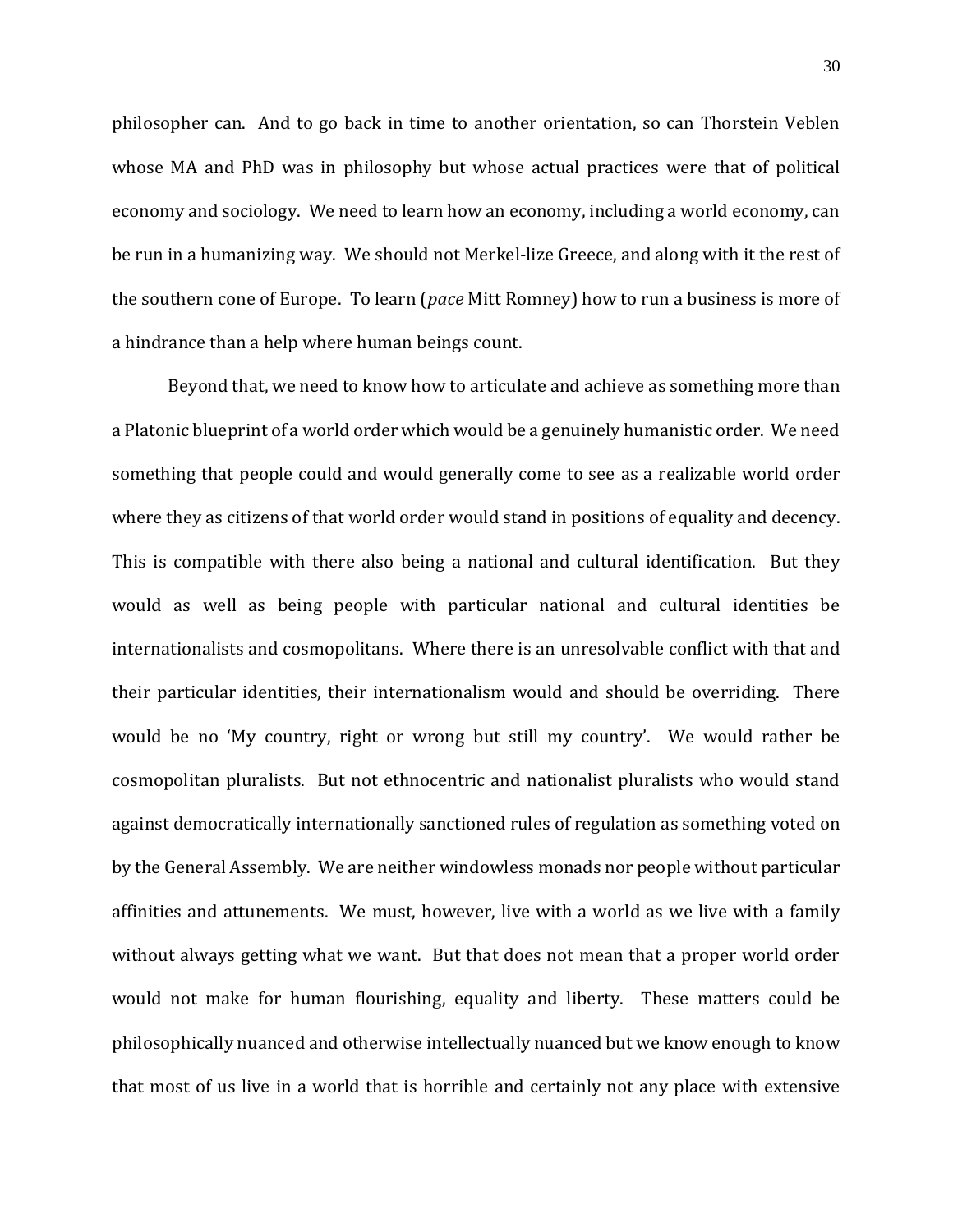humankindliness, reciprocal concern and human flourishing. We know, if we take any hardnosed attention, that is not the world we live in. And all of this we can know without an ounce of philosophy. Moreover, it will not be philosophy that will tell us how to right it or even of much help here. To the extent that our philosophy is ideologically entangled we may hinder it a bit. But most of the time it will be just irrelevant.

A little historical, anthropological and sociological knowledge would assure us that this would not be falsified by any philosophical knowledge or understanding and that philosophy is not and could not be of much help in ascertaining whether it also and will always be the case. Some kinds of philosophy can articulate a utopia but it will not give us a cognitive grip on the world that will tell us how we can go one step further toward achieving it or approximating it or whether it is achievable. The problems of life are something that philosophy cannot answer to, though the hope that it could may well be something that initially drew us to philosophy. That is the way it once worked for me.

In our time some of the great literary figures have made some movements in the direction of answering *to* the problems of life. (It is one thing to say that and another to say they had *answered* the problems of life.) Among social scientists E. P. Thompson, Eric Hobsbawm, Perry Anderson among historians, David Harvey among geographers, Sigmund Freud and Eric Fromm among psychologists, and Evans-Pritchard and Weston La Barre among anthropologists have done so as well. But among all of these varied people, to make such movements they recognized it requires extensive empirical knowledge and an understanding of some kind that is not a kind that philosophy can yield. When philosophers occasionally do so it is not philosophy that yields the day. Think here of Karl Marx and Thorstein Veblen. It is to such academics as I have mentioned that we must turn to as well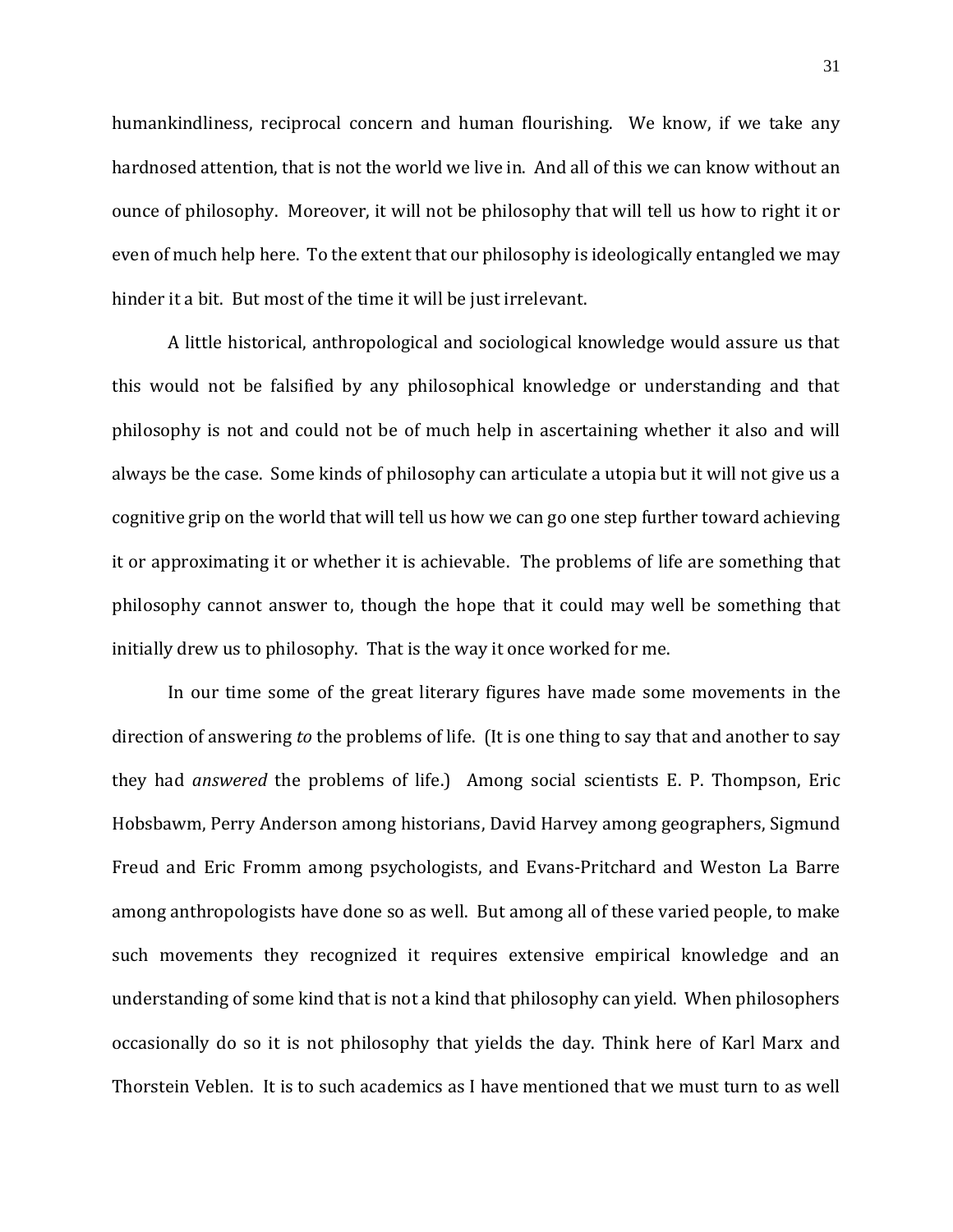as to some investigative journalists, sometimes to some musicians and artists, to reflective, determined activists and to the masses of people feeling the brunt of their alienation, inequality, often destitution and societal disregard and resisting this that we must turn. With our standard elites we will get different versions of a defense of what will result in the desolation. For a current example, look at the treatment by EU officials of the leftwing Greek government. The treatment by such elites is often increasingly bad and sometimes, though infrequently, a little better than what immediately came before. But nothing that constitutes anything like the articulation of an order of kindliness, human concern, reciprocity or an order of human flourishing is on the table.

#### VII

I have here for our circumstances been trying to justify our taking leave of philosophy. And here and recently elsewhere I have been trying to take my own leave of philosophy while retaining some of the motivations that first led me to engaging in it. I want and wanted to make some sense of life both collectively and individually. I wanted and still want to know what would be, if not *the* good life, *a* good life for us human beings where each counts for one and no one counts for more than one; where we can flourish under conditions of collective flourishing and of human kindliness. And I want very much to understand what has to be done for our successfully going down that path. We need to have a clear understanding both of our goals and of our strategies of how to achieve them. But—and here we have something that is tricky—we must not let our strategies and a concern to make them realistic undermine or dull our fundamental goals. But that is easier said than done. But that does not mean that it can't be done.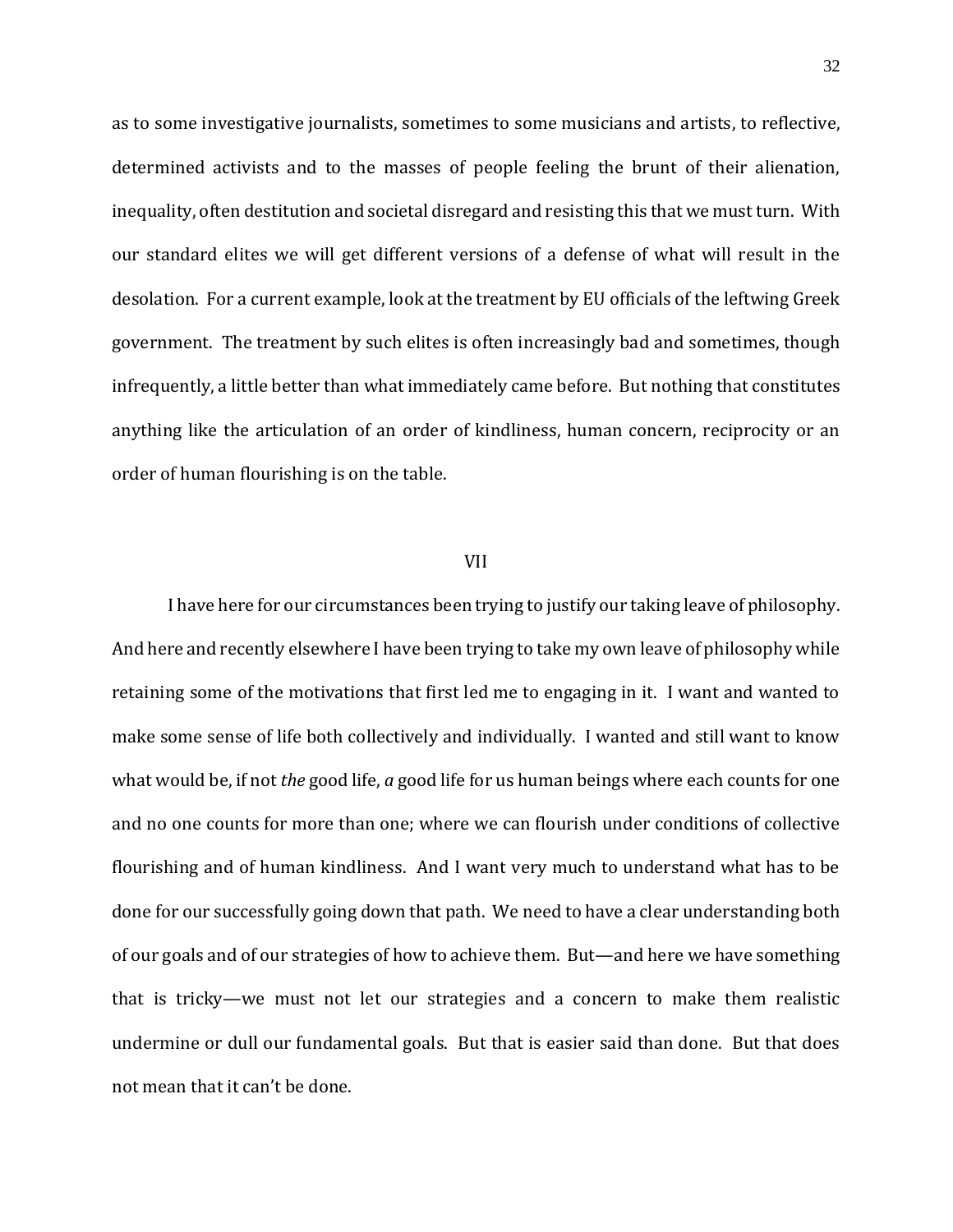My argument in this article for taking leave of philosophy is *instrumental*. That is to say, I argue that philosophy doesn't and cannot deliver the goods or help significantly in articulating them and showing how they reasonably might be achieved. Moreover, philosophy does not make sense of life. It does not tell us (if indeed anything could) the meaning *of* life or the meaning that is *in* life. It does not show what *a* good and just life would be for we human animals collectively and individually or how it could be attained, to say nothing of what *the* good life would be.

That is not *just* saying that philosophy is not useful. It is useful in some ways. It can not only be good for some people but can also, fun or not, provide good intellectual exercise and sometimes resolve certain confusions. But it is principally useful in providing good fun for those who like to try to solve some conceptual puzzles. It can also be useful in many trivial ways and *perhaps* in a few non-trivial ways as well. But it is not useful in the deep ways that originally inspired philosophers and in the ways I have articulated above that drives or drove initially some people to philosophize. Feuerbach, and initially Marx (the 1844 Marx), for examples.

Philosophy not infrequently, though usually unwittingly, actually sets up roadblocks to achieving the normative goals I have mentioned or indeed any ethical ideals. But blockage or not, it does not yield a grip, cognitive or otherwise, on what John Dewey called 'the problems of men' (the problems of human beings). Moreover, philosophy for a long time did not even try to answer to the underlying concerns that I have briefly mentioned above and that once were not infrequently centrally a part of its concerns.

In this article, unlike in my book *Why Philosophize?* or in my recent articles "On Anti-Philosophy", "Anti-philosophy Philosophy or Just Anti-philosophy? Something in the Spirit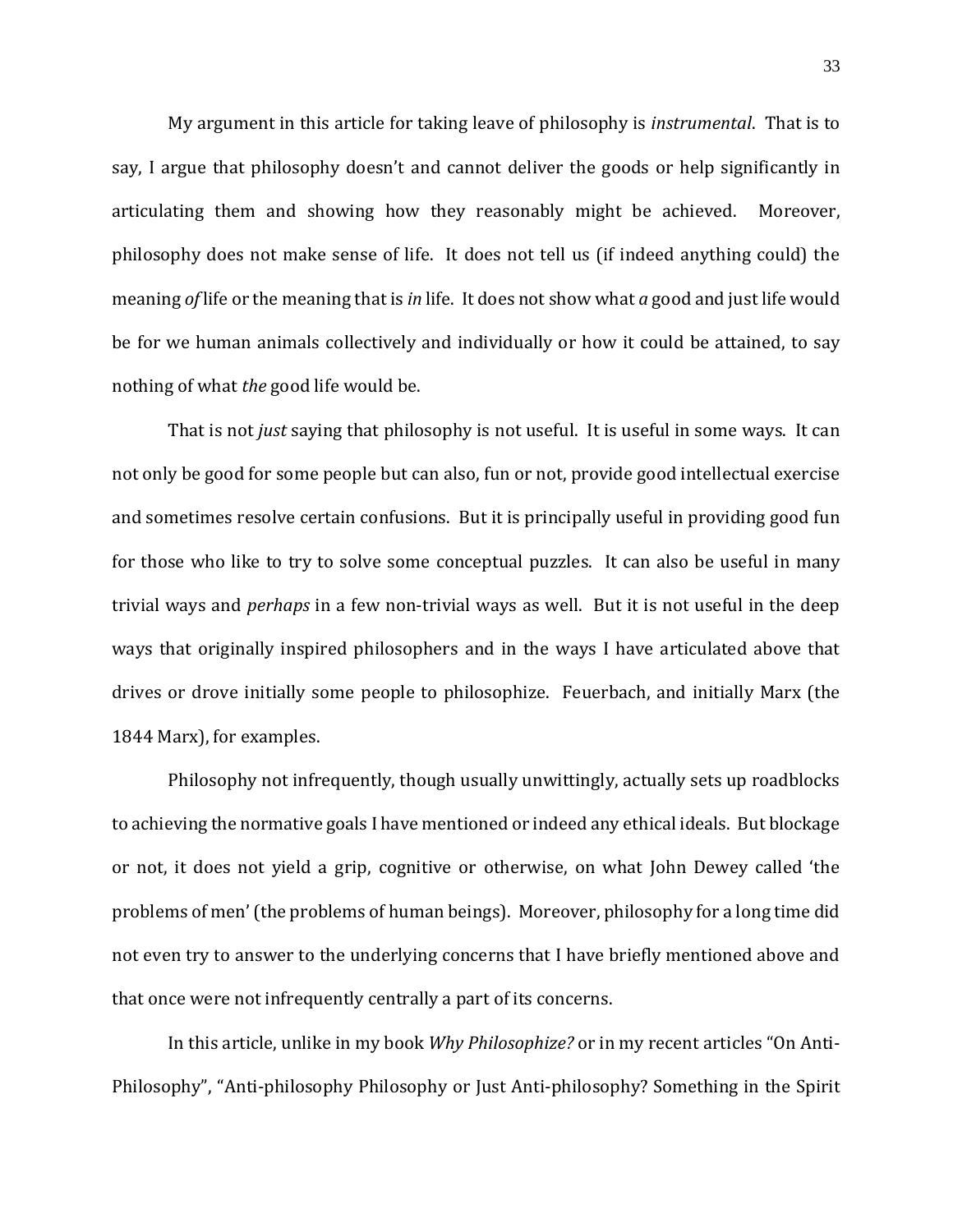but not in Accordance with the Text of Logical Positivism", "Rorty on the Priority of Democracy to Philosophy" and "Pragmatism without Method", I, for the most part, take a purely *instrumental* path in my argument for taking leave of philosophy. In this article, I do not argue there is something badly askew about the very idea of philosophy. Even if my own anti-philosophy is itself badly, or even not so badly, askew or in some way askew, my *instrumental* argument *here* stands. It doesn't depend on my meta-philosophical views. We never escape and cannot escape what some philosophers call fallibilism or what is more generally realized to be contingency. That holds in any case. But here I argue just *instrumentally* that we intellectuals, if we care at all about the human condition, should use in our situation our intellects and capacities not at philosophy but at matters that perhaps can contribute to making our world less hellish than it actually is. Our world is not a place that can make us happy or content or even *quietistically* accepting of things. We must morally must—struggle against the grain even when we realize the cards are stacked against us.

### **Bibliography**

- Dworkin, Ronald (2013a). "Religion without God." *New York Review of Books*.
- Dworkin, Ronald (2013b). *Religion without God.* Cambridge, MA: Harvard University Press.
- Hadot, Pierre (1995). *Philosophy as a Way of Life.* Oxford: Wiley-Blackwell.(Translated from French).
- Putnam, Hilary (2002). *The Collapse of the Fact/Value Dichotomy.* Cambridge, MA: Harvard University Press.
- Putnam, Hilary (2008). *Jewish Philosophy as a Guide to Life: Rosenzweig, Buber, Levinas, Wittgenstein.* Indiana University Press.